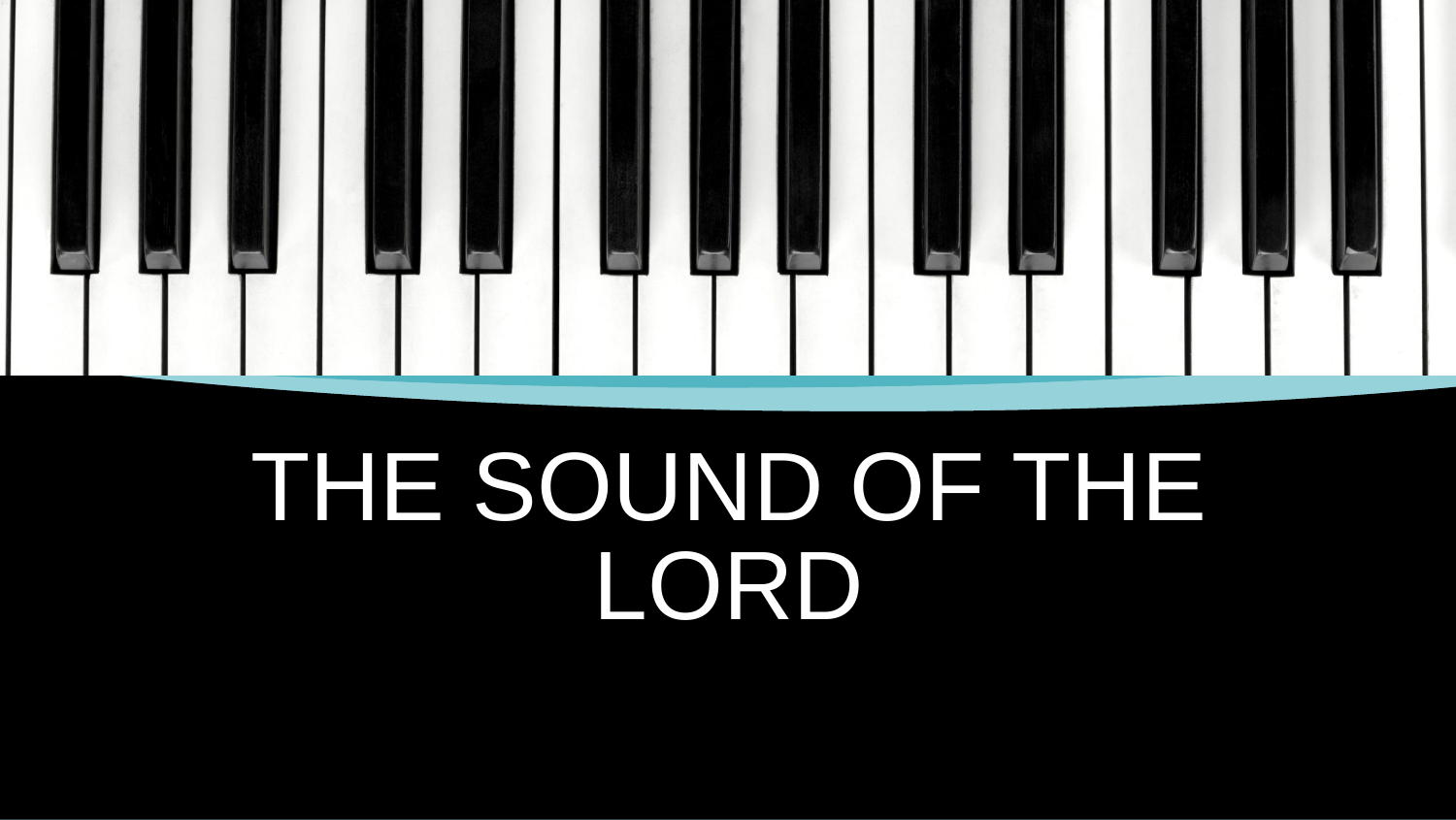**Acts 4:33 And with great power the apostles were giving their testimony to the resurrection of the Lord Jesus, and great grace was upon them all.**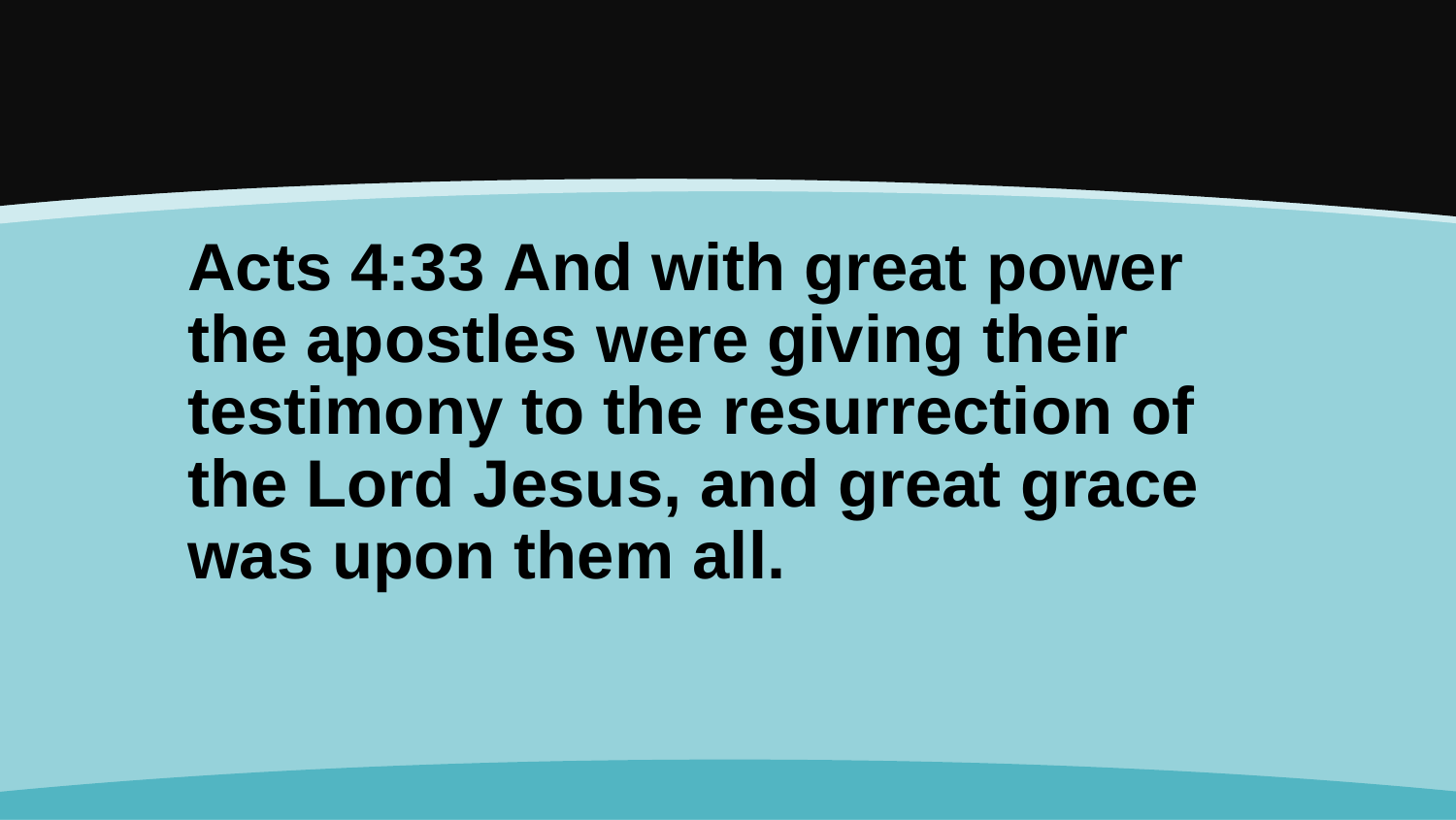# **Acts 6:8 And Stephen, full of grace and power, was doing great wonders and signs among the people.**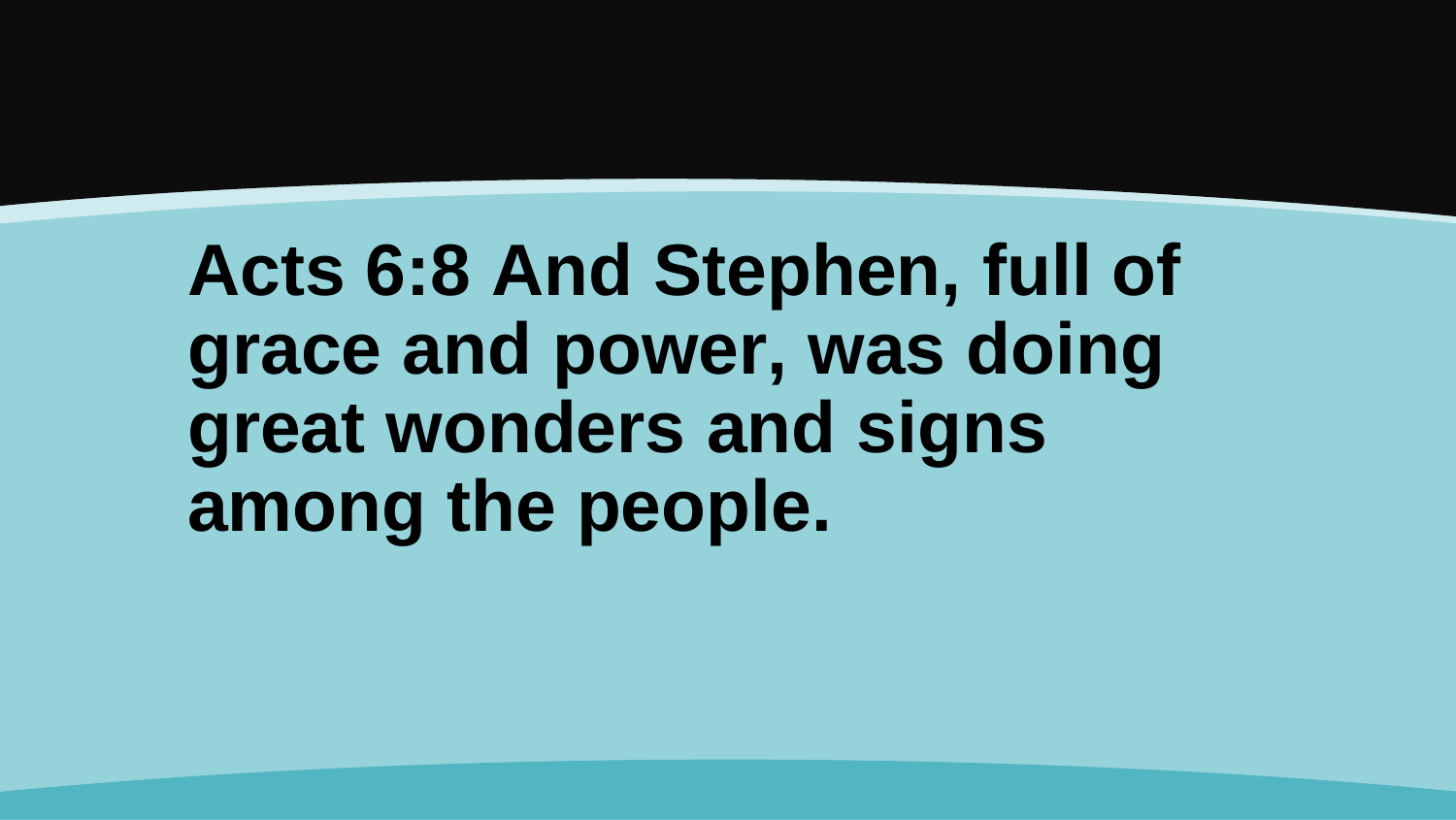**Acts 14:3 But the unbelieving Jews stirred up the Gentiles and poisoned their minds against the brothers. So they remained for a long time, speaking boldly for the Lord, who bore witness to the word of his grace, granting signs and wonders to be done by their hands.**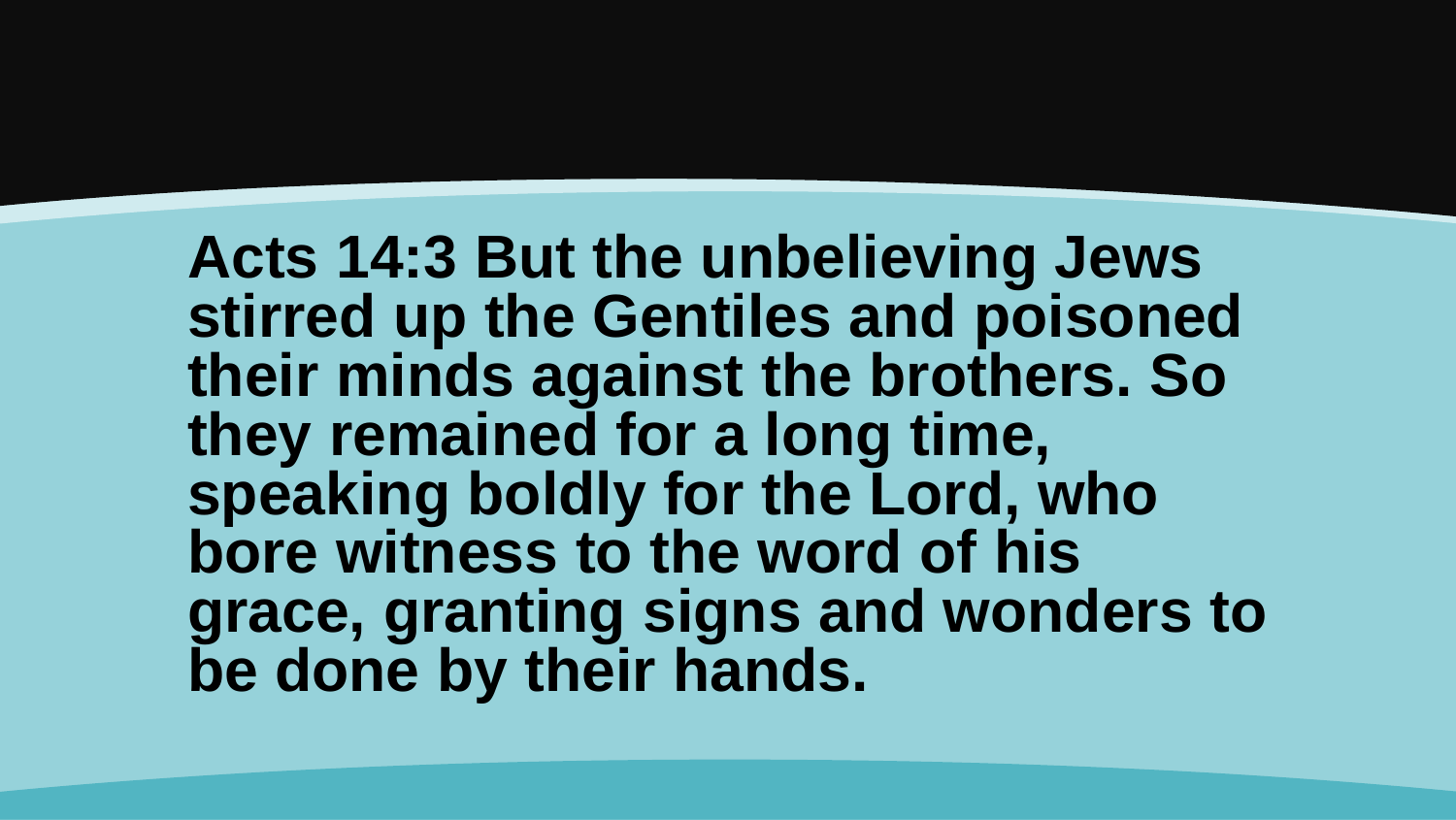#### **May 2015**

**Paul Knight composer and musician in London theater district. Paul realized he had been taken into the deep and felt healing. A gate was discerned and he felt a vibration and heard a sound. A key was received and the gate was opened and the vibration stopped.** 

## **The key was called Grace**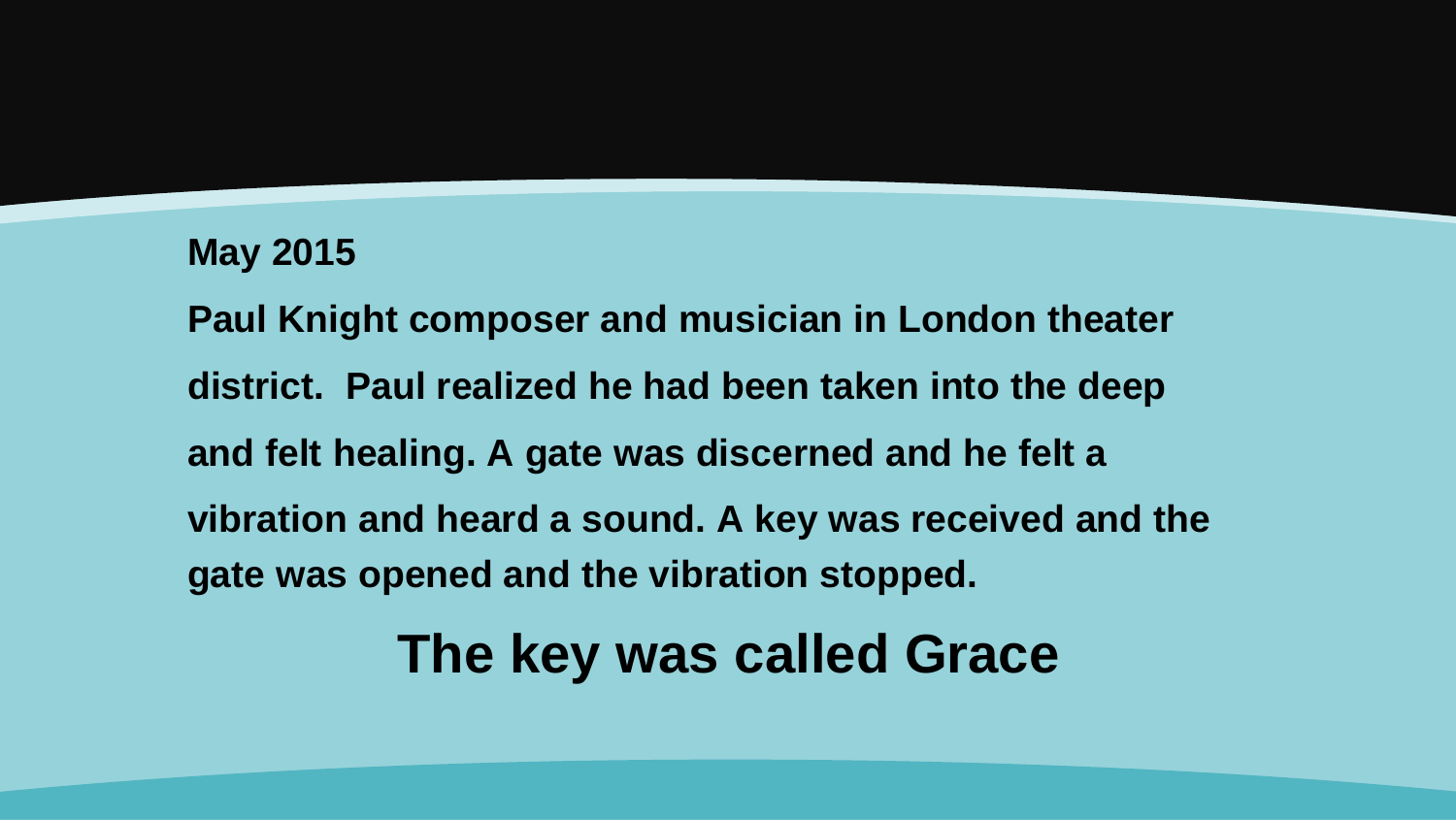### **December 28, 2018**

**A reformulation of the vibration is the healing for regeneration. All sound is aligned to the great I Am. I am removing the dissonant for the renown of the kingdom which is at hand. Great and awesome in this place where glory was organized with power to give faith and grace. And this is the place where you agree the re-creation of how it was meant to be.**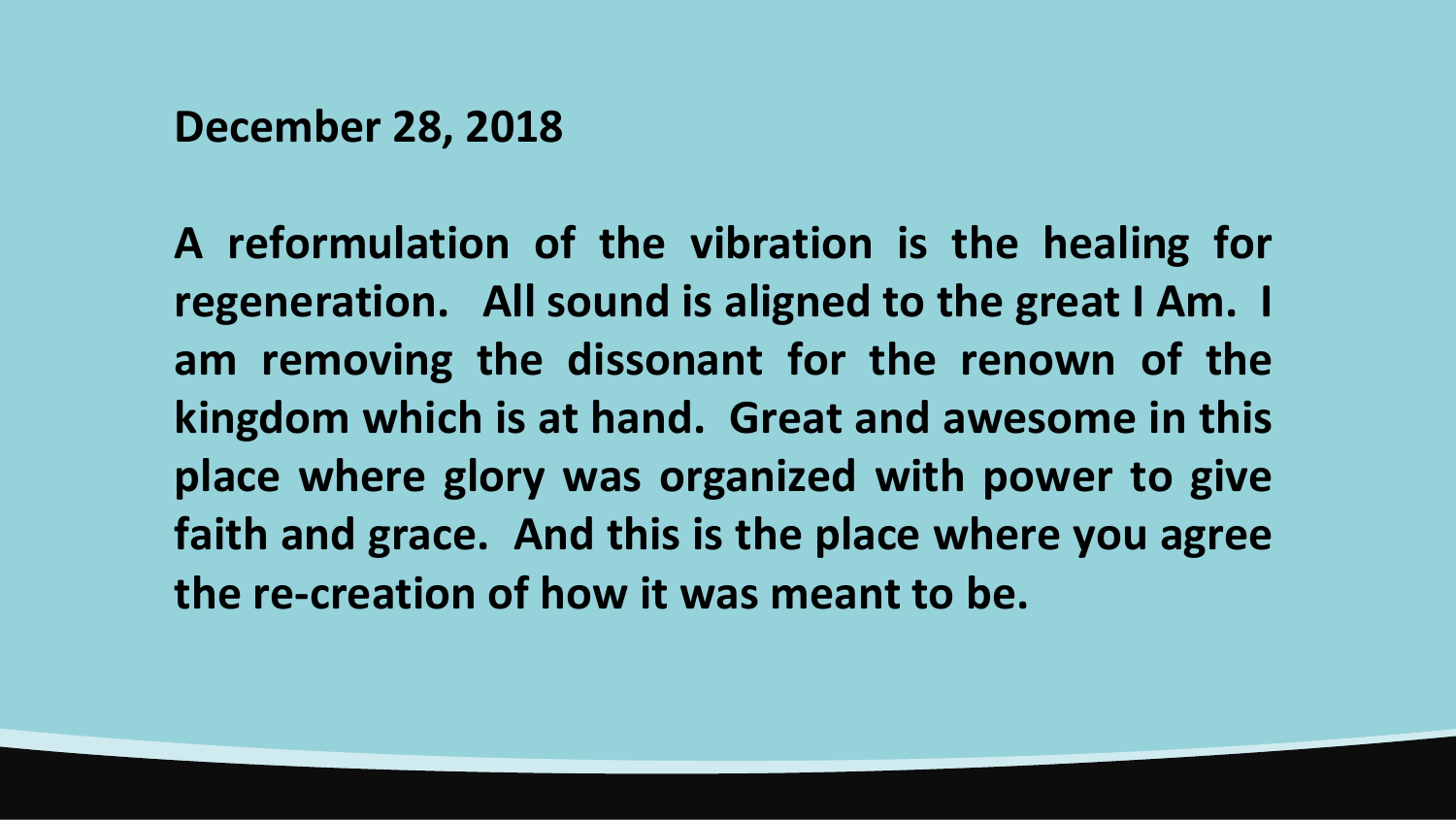**June 16, 2012**

**There is a seat, there is a sound, a vibration to change and shift the mindsets, the thought. Come out of the contaminated religiosity that is the mixture of man. There is a sound. There is a vibration to bring you into you. The frequency of heaven to replace the domains of darkness.** 

**We welcome the harp of David. Modern day psalmist. Let the minstrels arise. New messages. Profound deep secrets and mysteries. Rythms of His grace of His face. Authority, the sound of authority. The Spirit of Mighty wedding with authority.**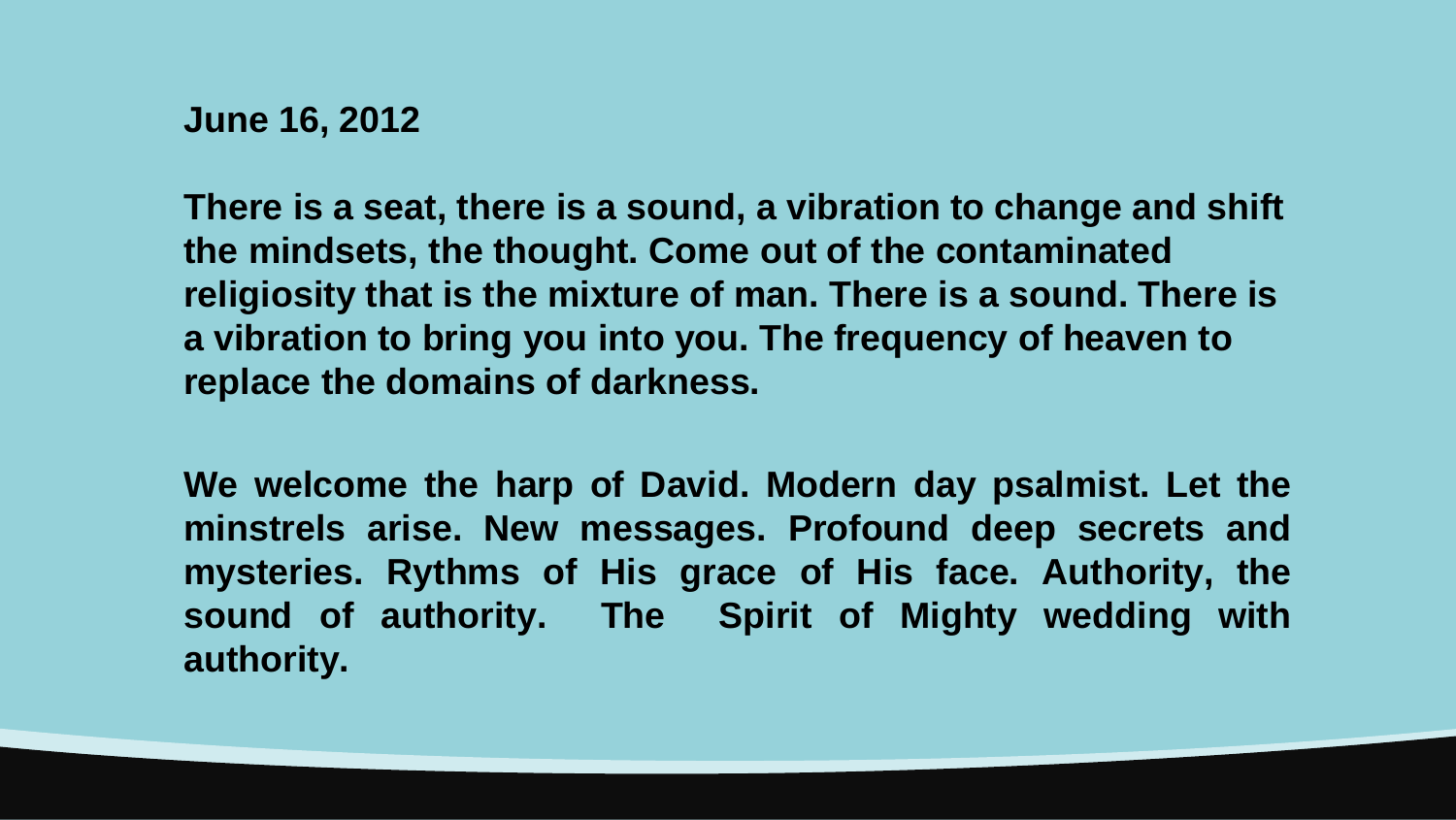## **September 2011**

**From my heartland to your heartland. Catch a wave, catch a wave, catch a wave, catch a wave. A new vibration, a new vibration for the next generation. Receive the grace from the King's face for a new race.**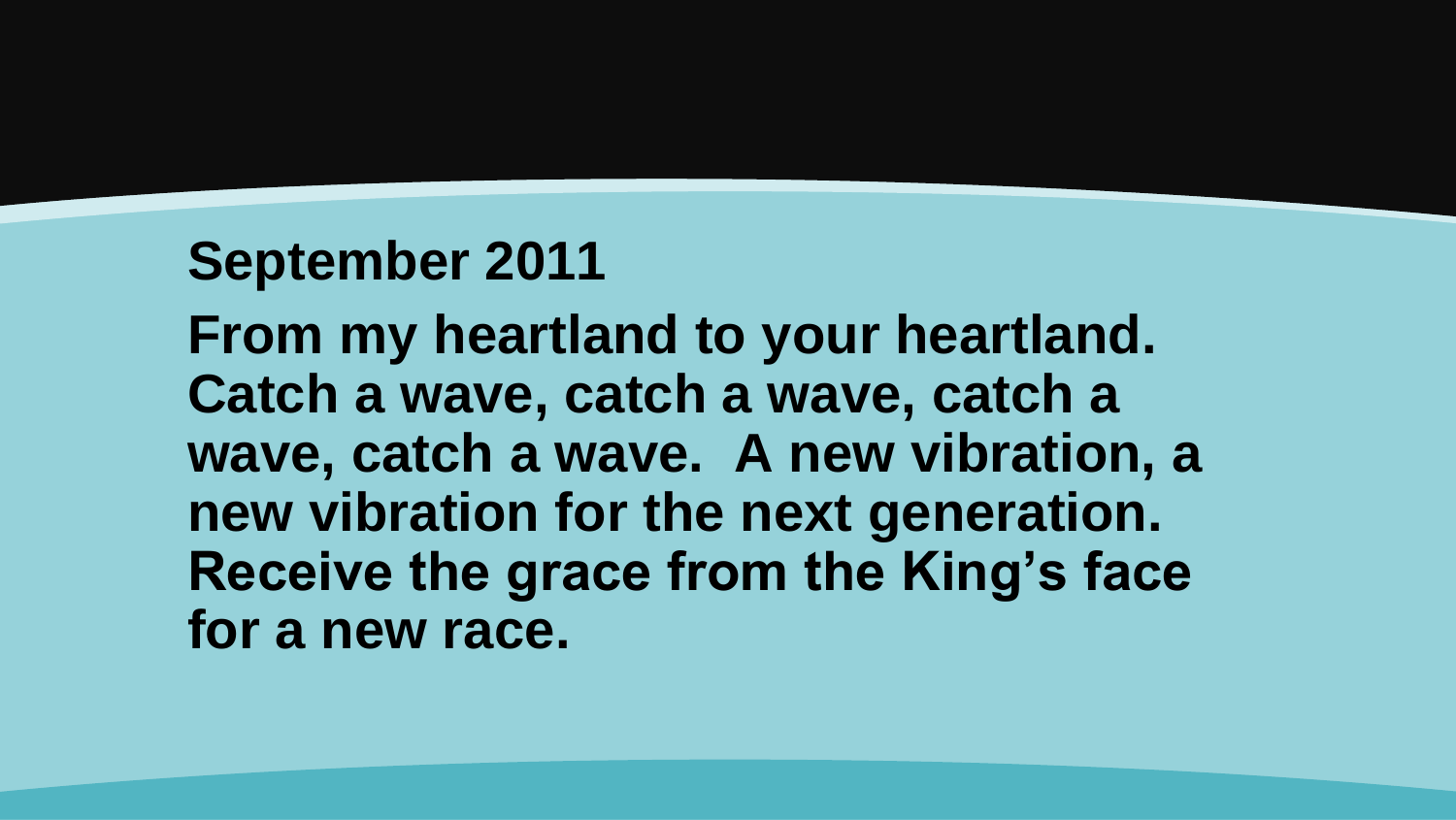**2005 and later Mimi Lowe Three different words There is a key in Hawaii in a pawn shop. Redeem it.**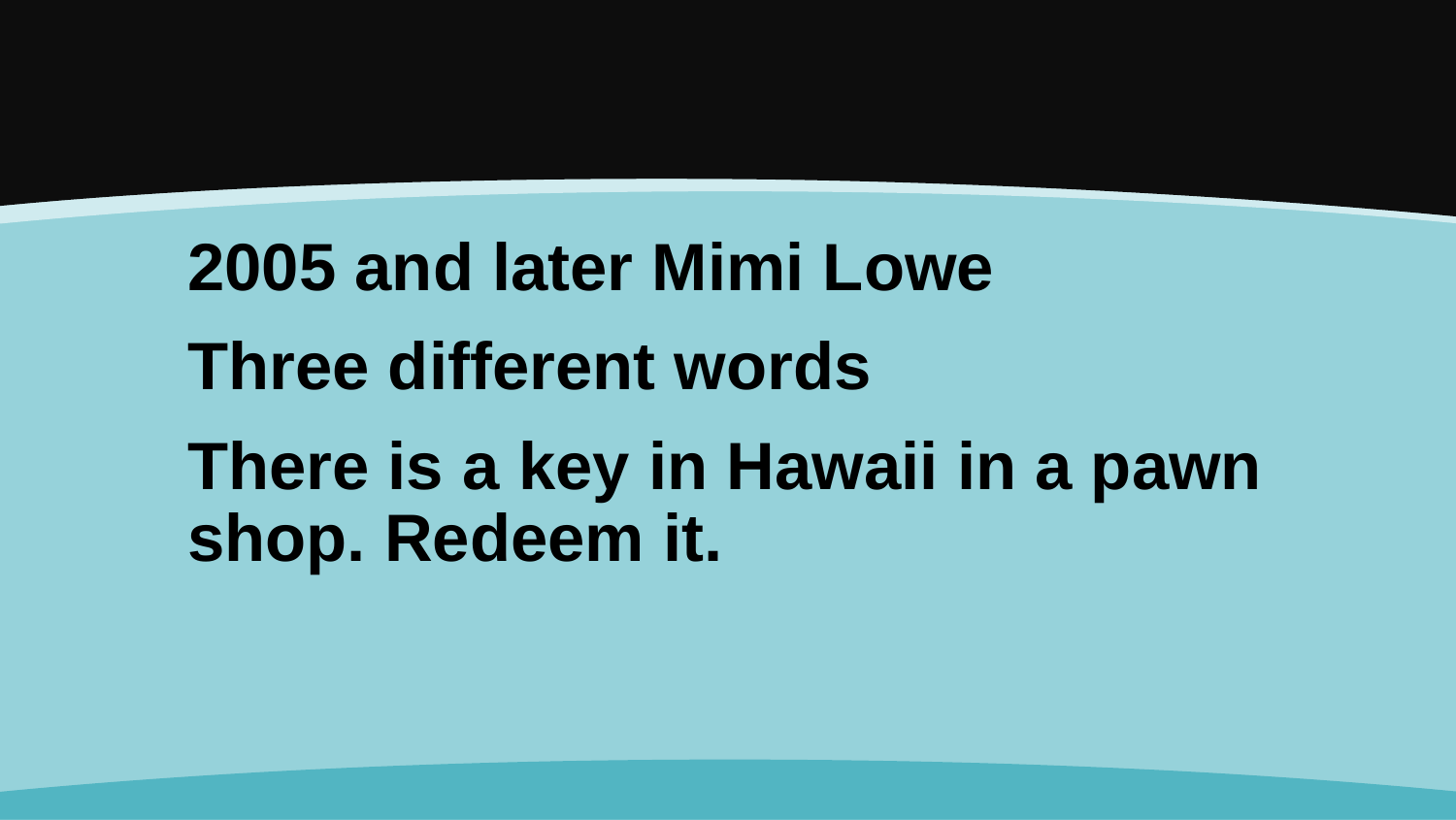### **September 27, 2014**

## **Does not wisdom hold a key, a sound to reveal the One who sees.**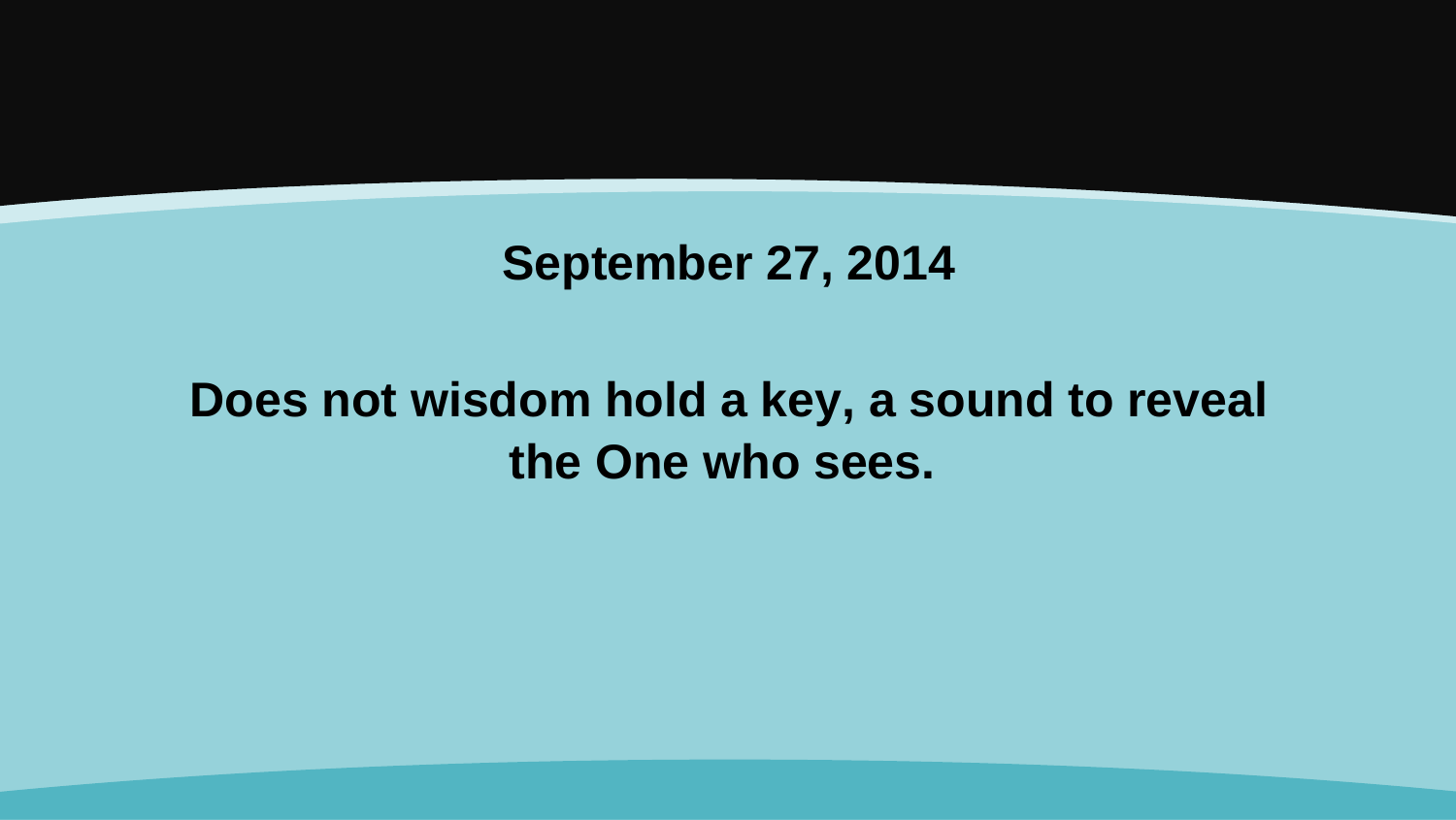### **Word March 20, 2009**

**Crack the DNA code, crack it, crack it. I am giving you a key to crack the code. Numbers, vibrations, colors, frequencies are all parts of the code that was written. The enemy knew what he lost so he defiled the sound, the vibrations, light, frequencies, worship. It is a symphony of defilement.**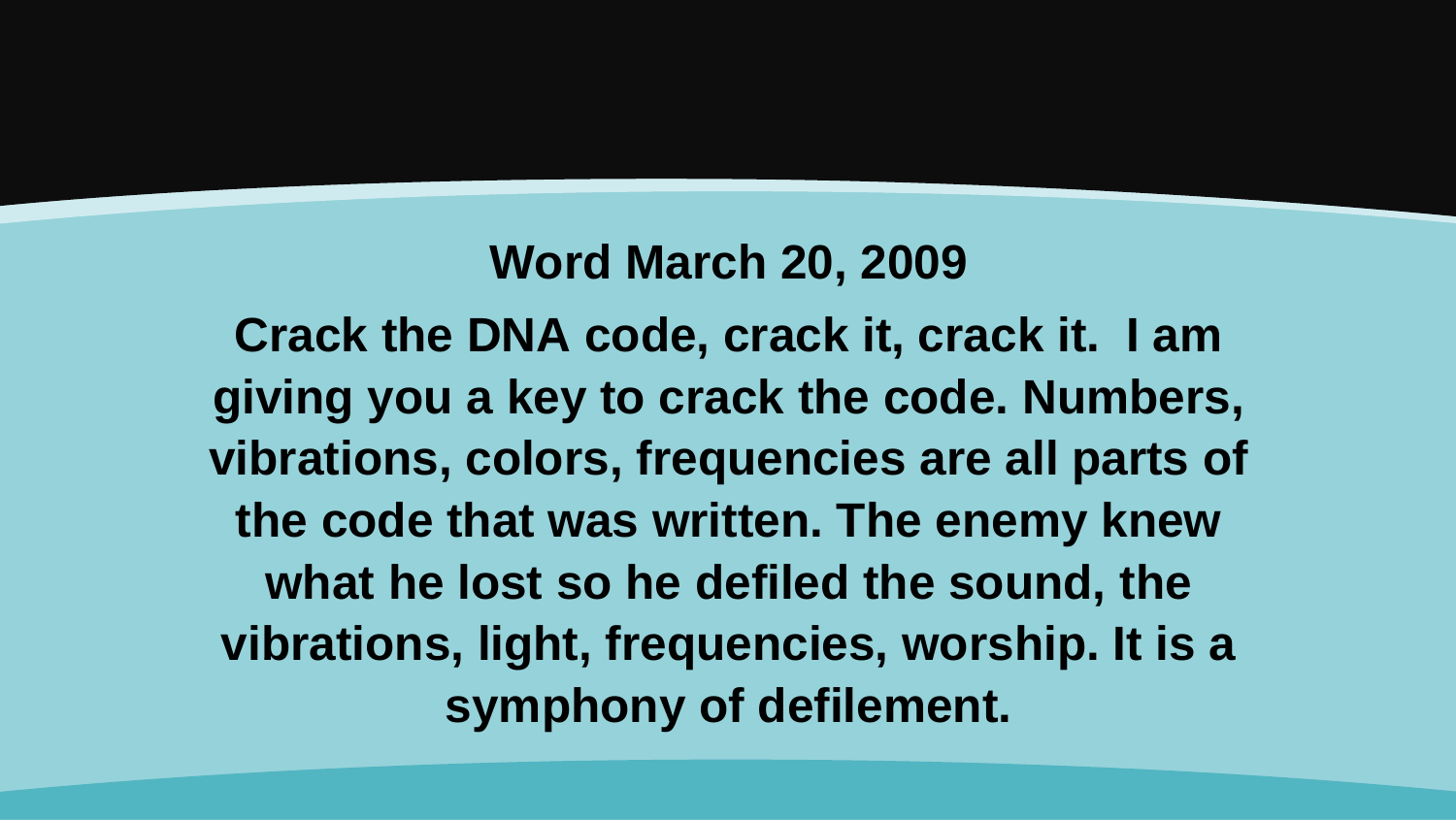**August 4, 2007 Hawaii This is a key to unlocking the mysteries of the kingdom. One spirit, one body, one flesh. Father, Son, Holy Spirit.**

**.**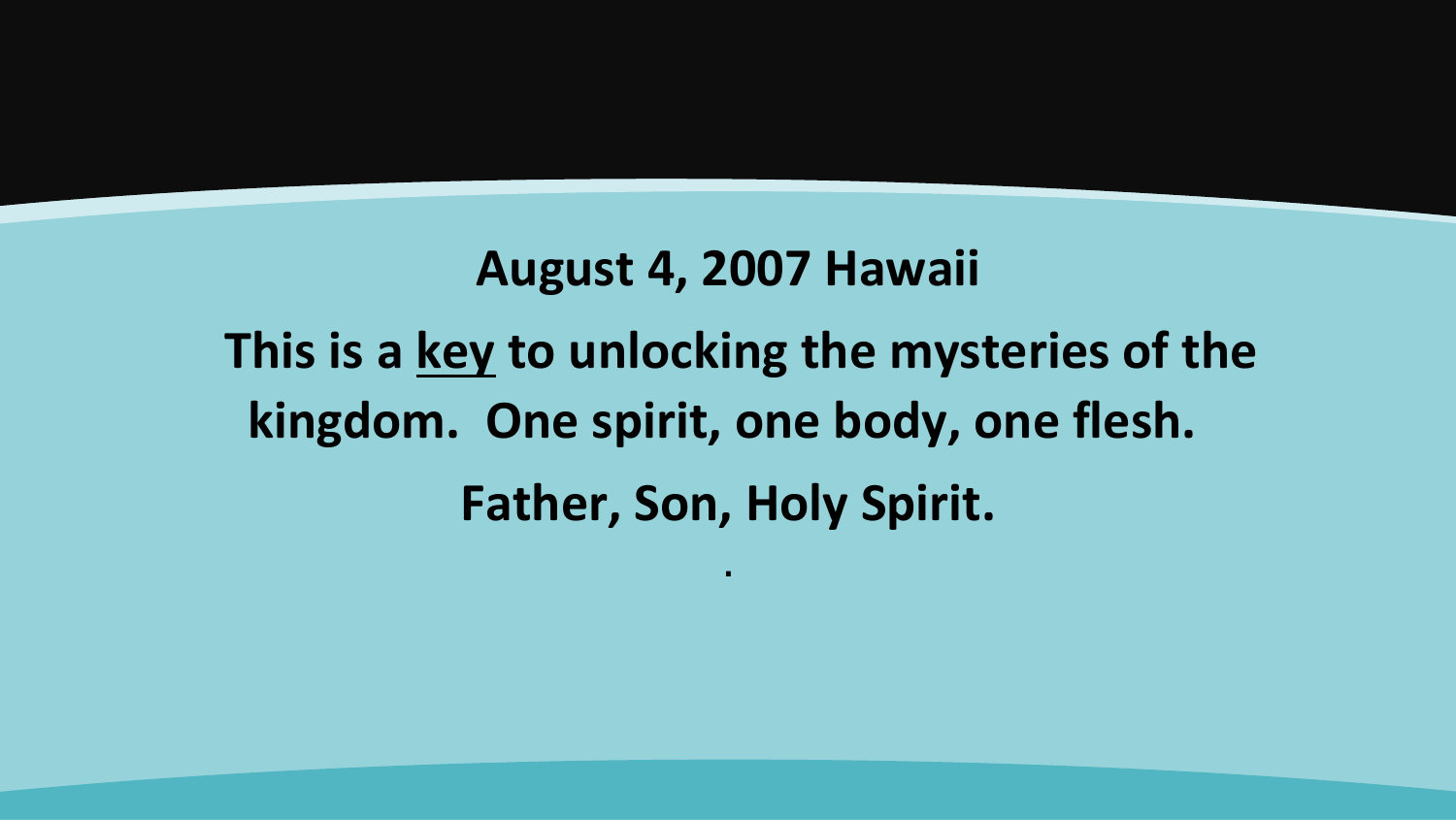#### **May 17, 2009**

**I synchronize you into My time, colors, spectrum, vibrations, rhythms, sounds. You will beat with my beat, march, dance. Harmony. Waves and waves coming. It is His voice, sound, vibrations.** 

**The sevenfold spirit is in the light. There is a color in each of the spirits, together it is the white light. There are healing properties in the light and in the colors. Feel healing. The key to healing is in the light and in the colors. They are all connected to the vibration.**

**.**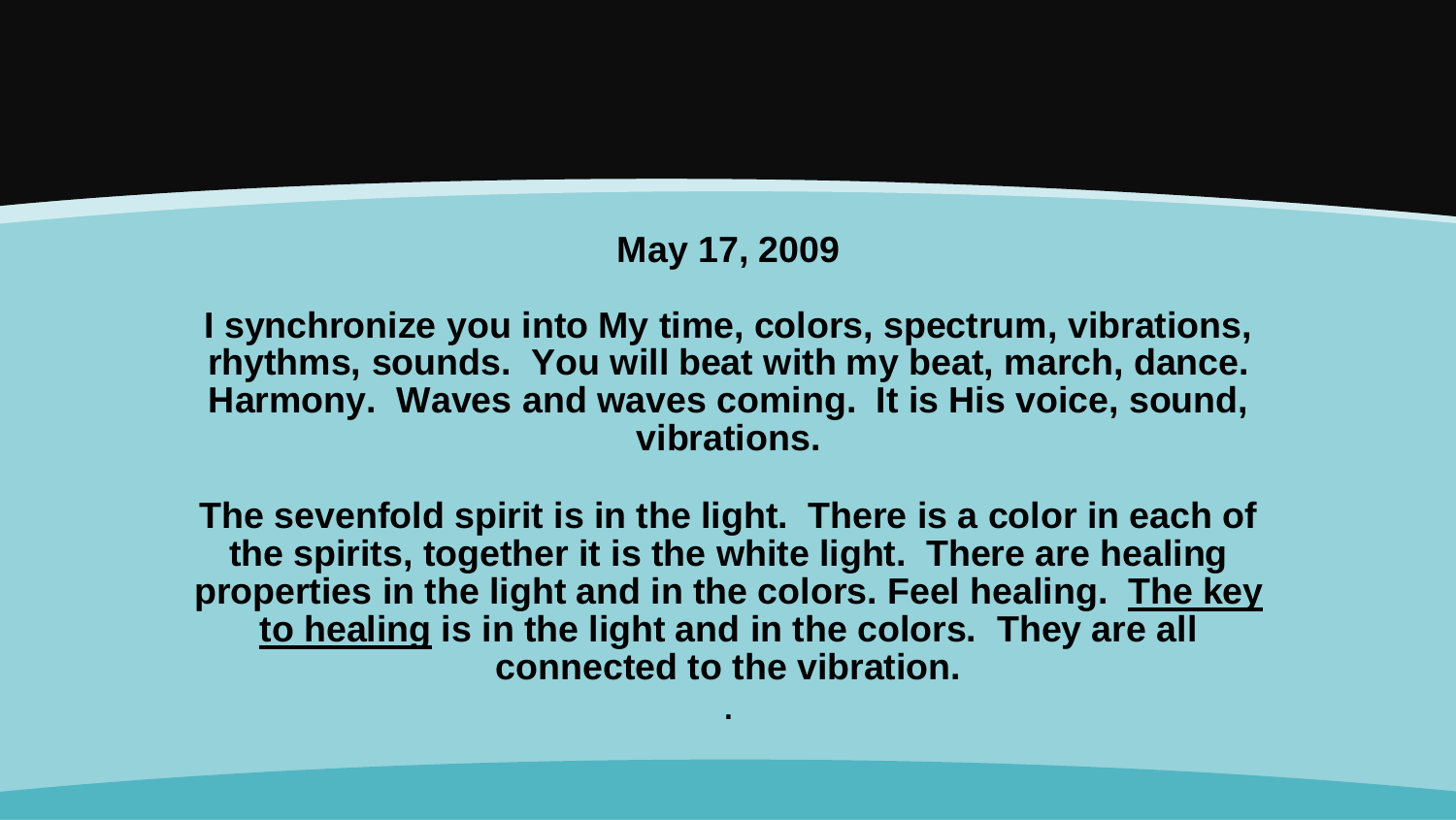- **There is a musical chord made up of three notes tied to everything.**
- **Each chord is made up of three spiritual beings calls stars.**
- **The last note seems to be dissonance – one third of stars fell.**
- **The cord is in a spere which seems to be a power.**
- **There are two spheres – one male and one female.**
- **These two spheres seemed to be connected to a spiritual constellation Pleiades (Amos 5:8; Job 9:9; and Job 38:31).**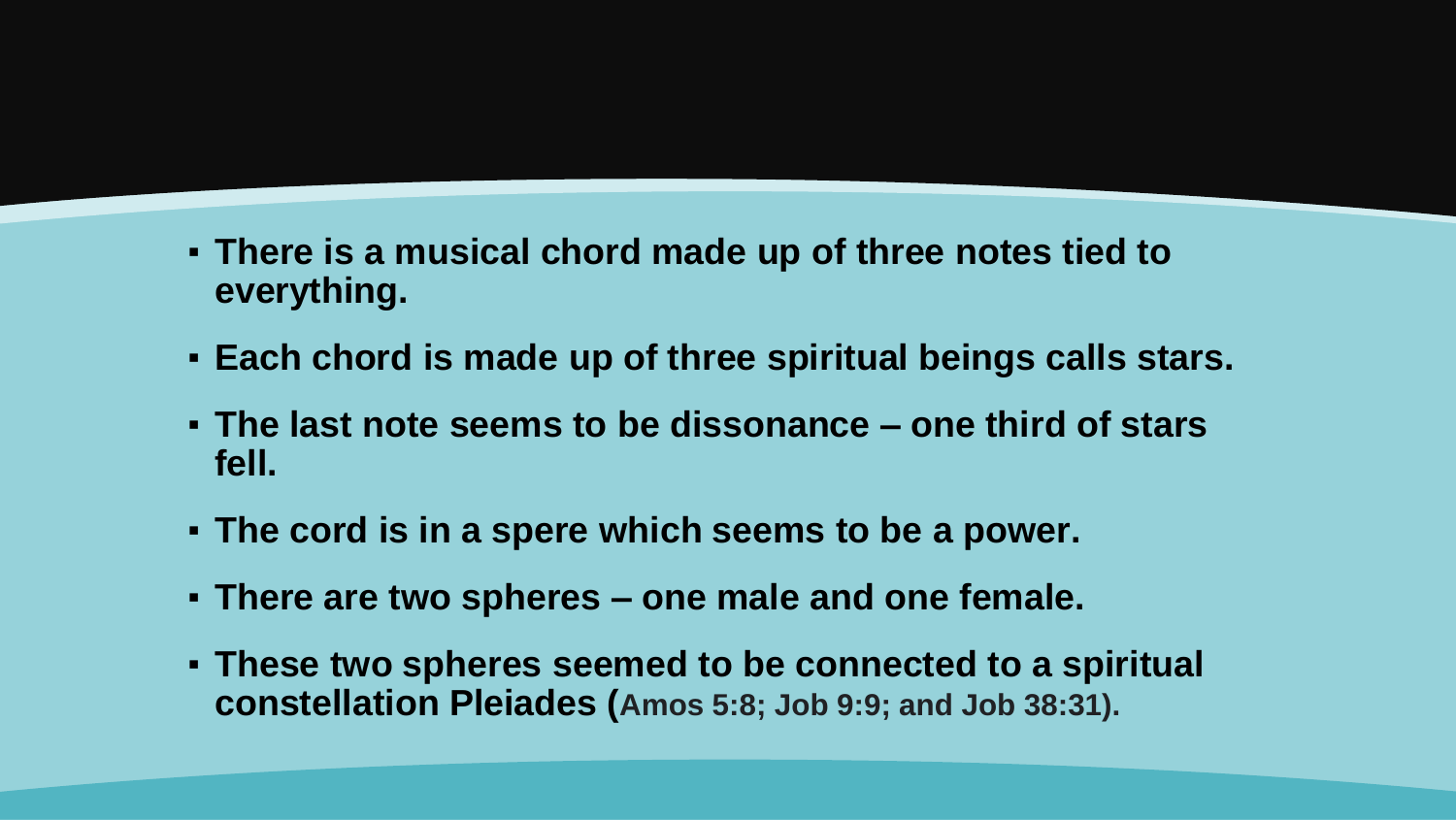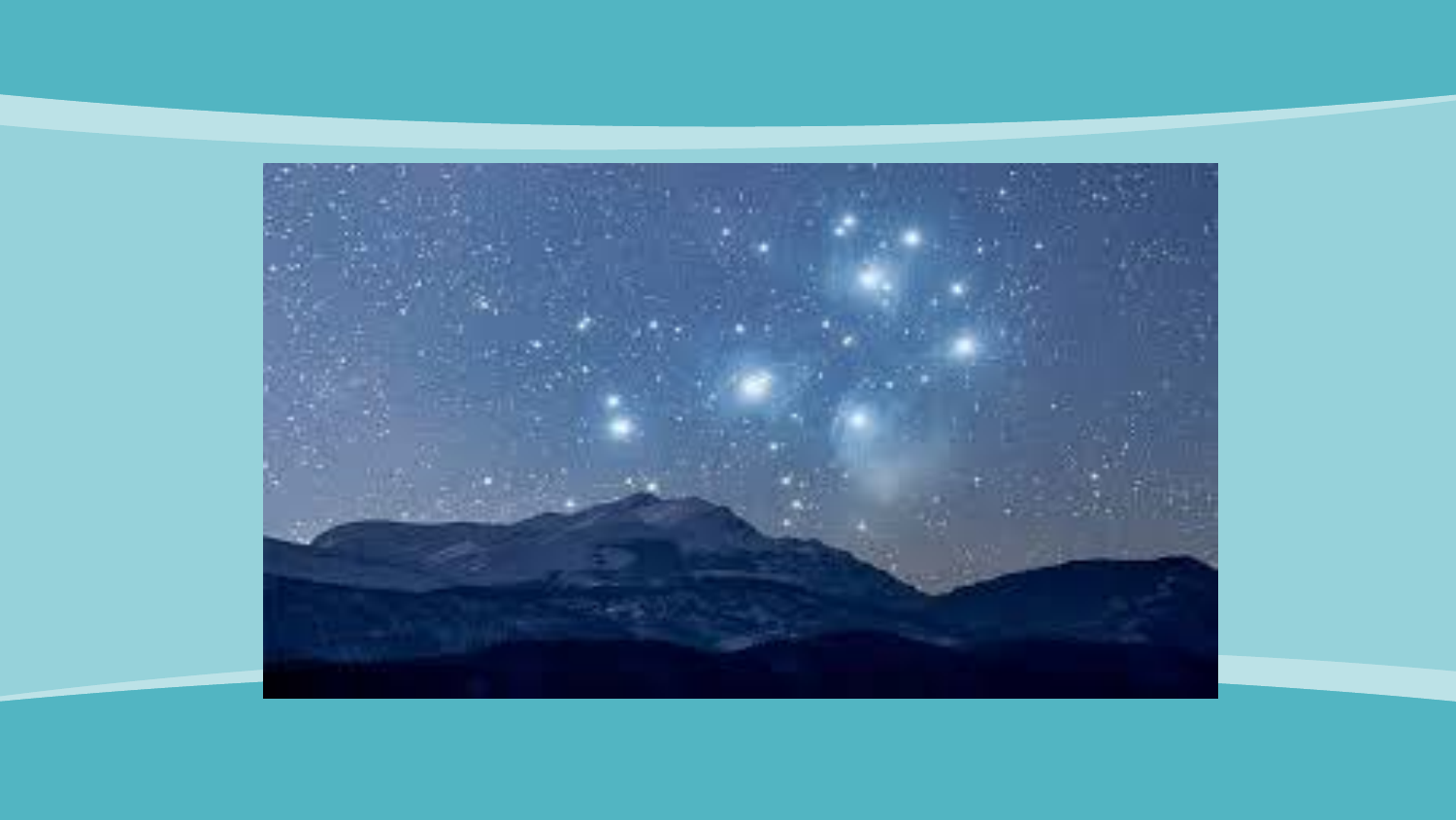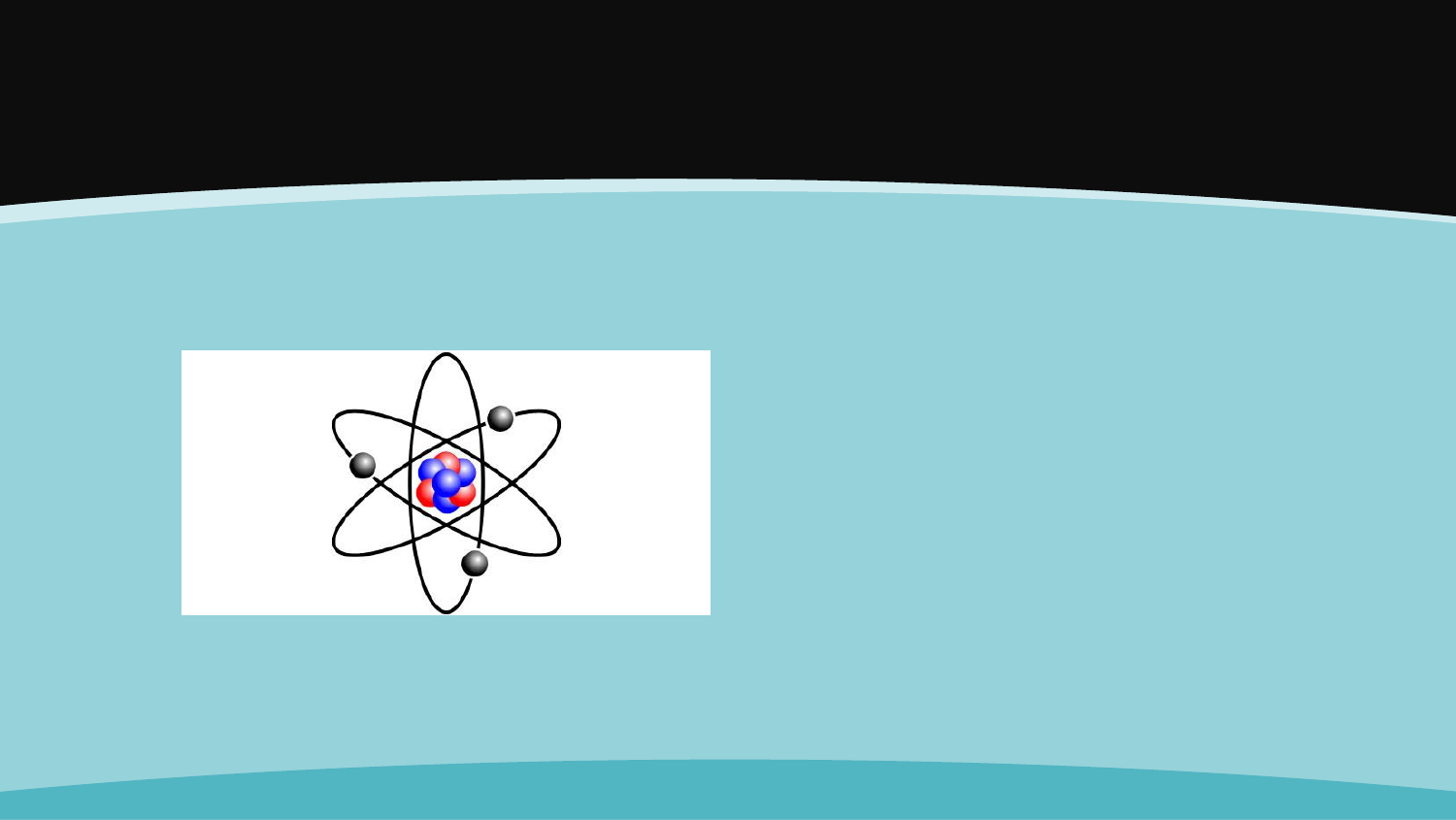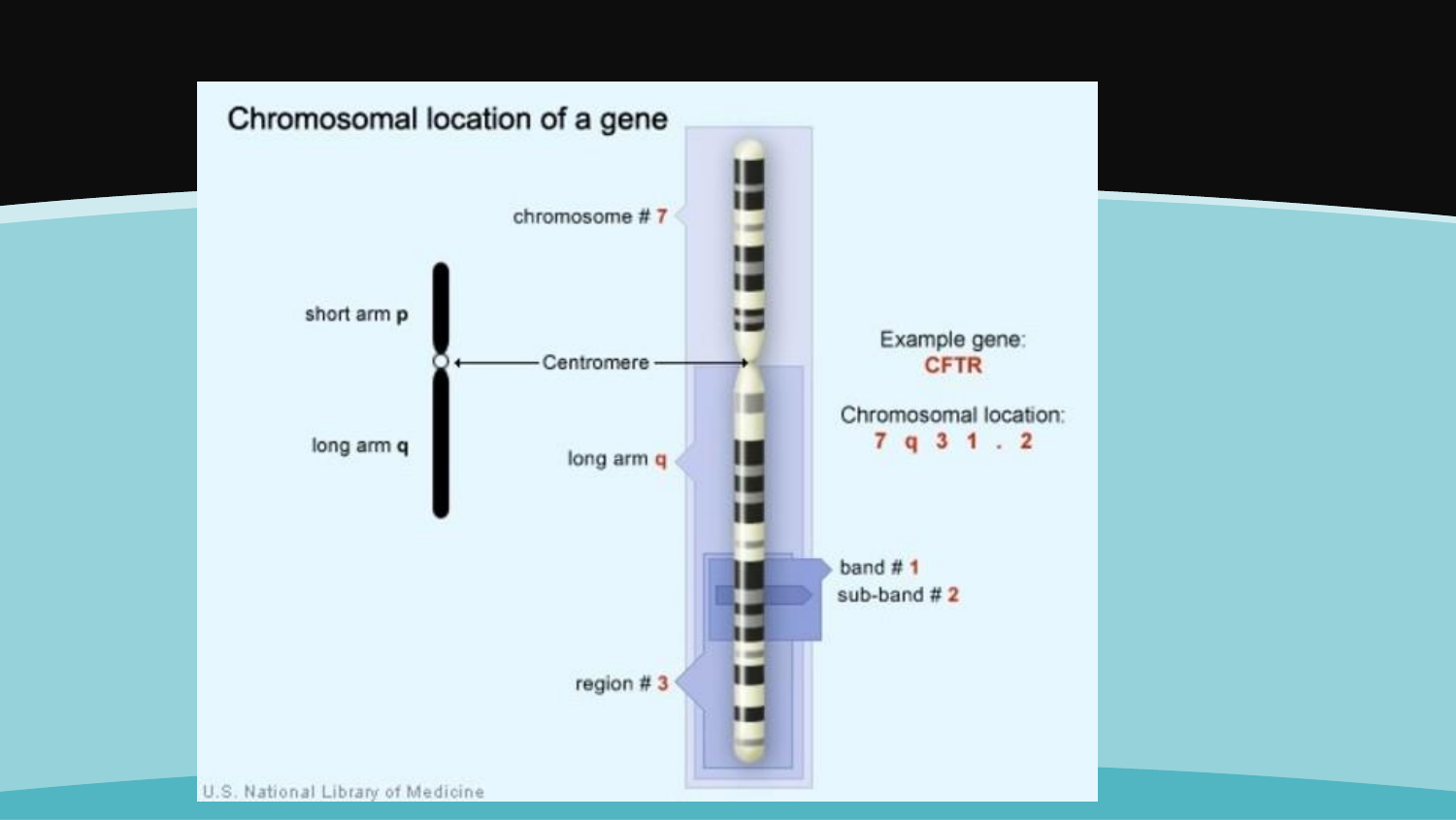## **So What Does This Have to Do With Biblical Truth?**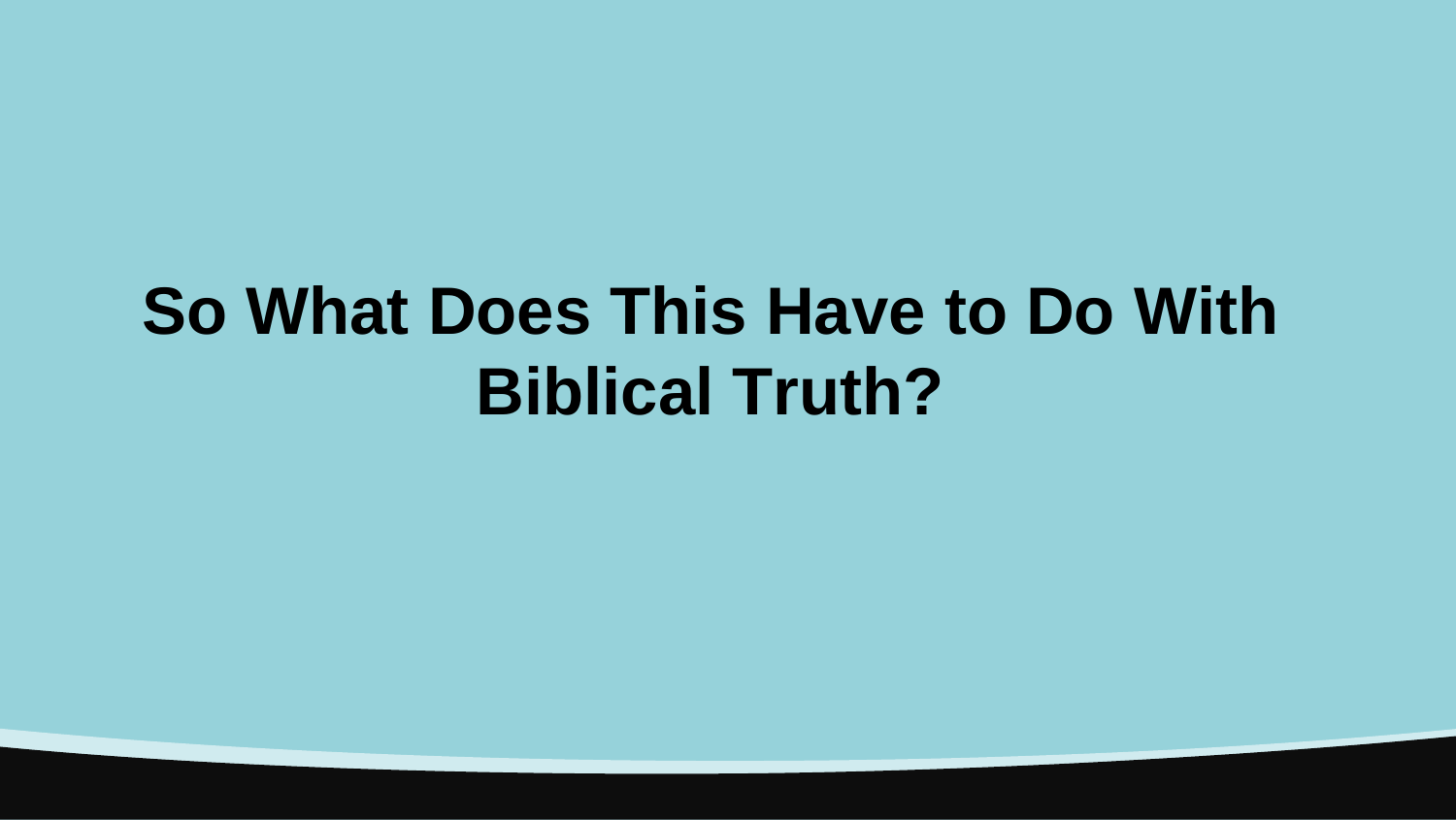**Job 38:7 When the morning stars sang together and all the sons of God shouted for joy?**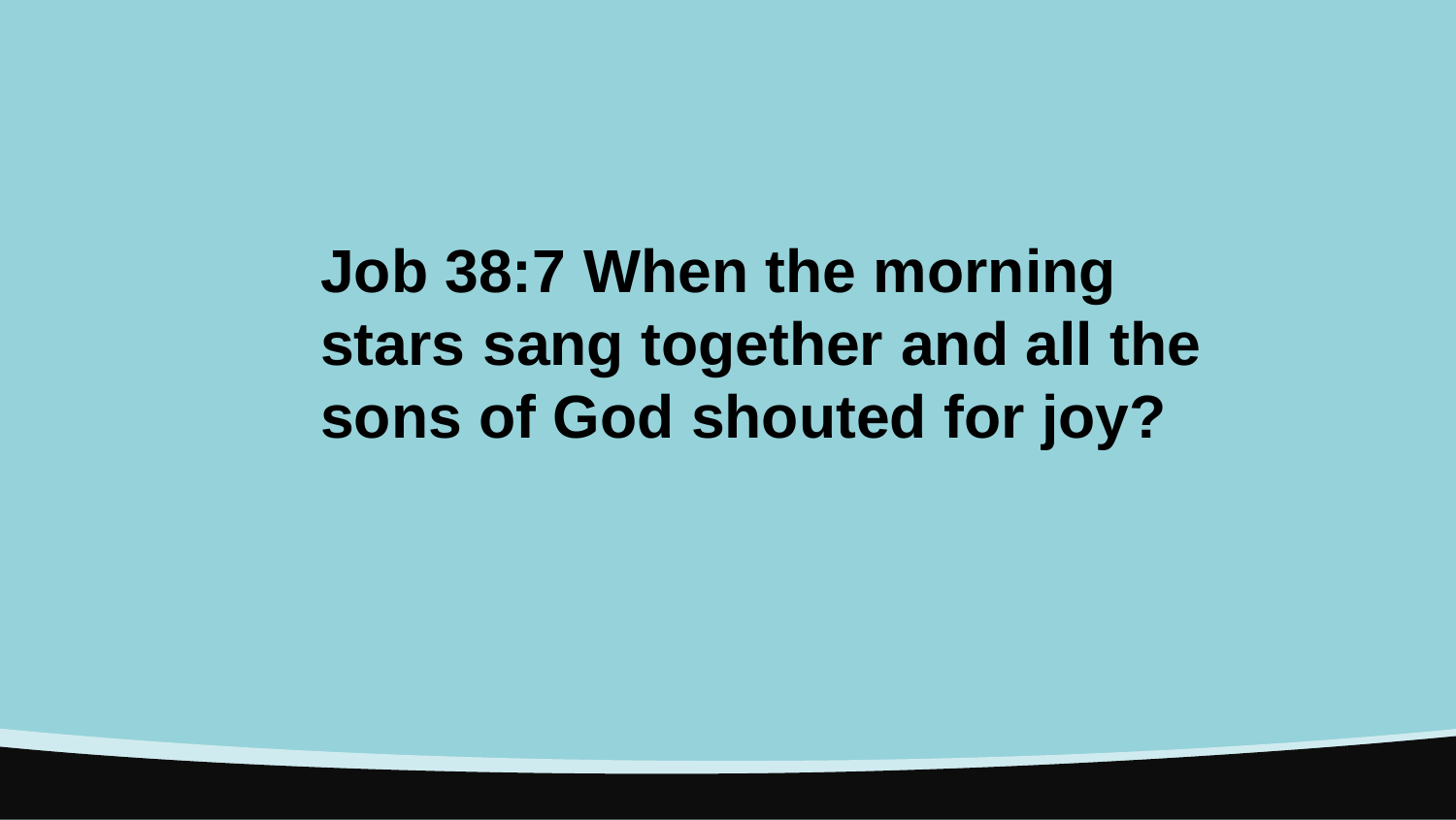# **Psalm 19**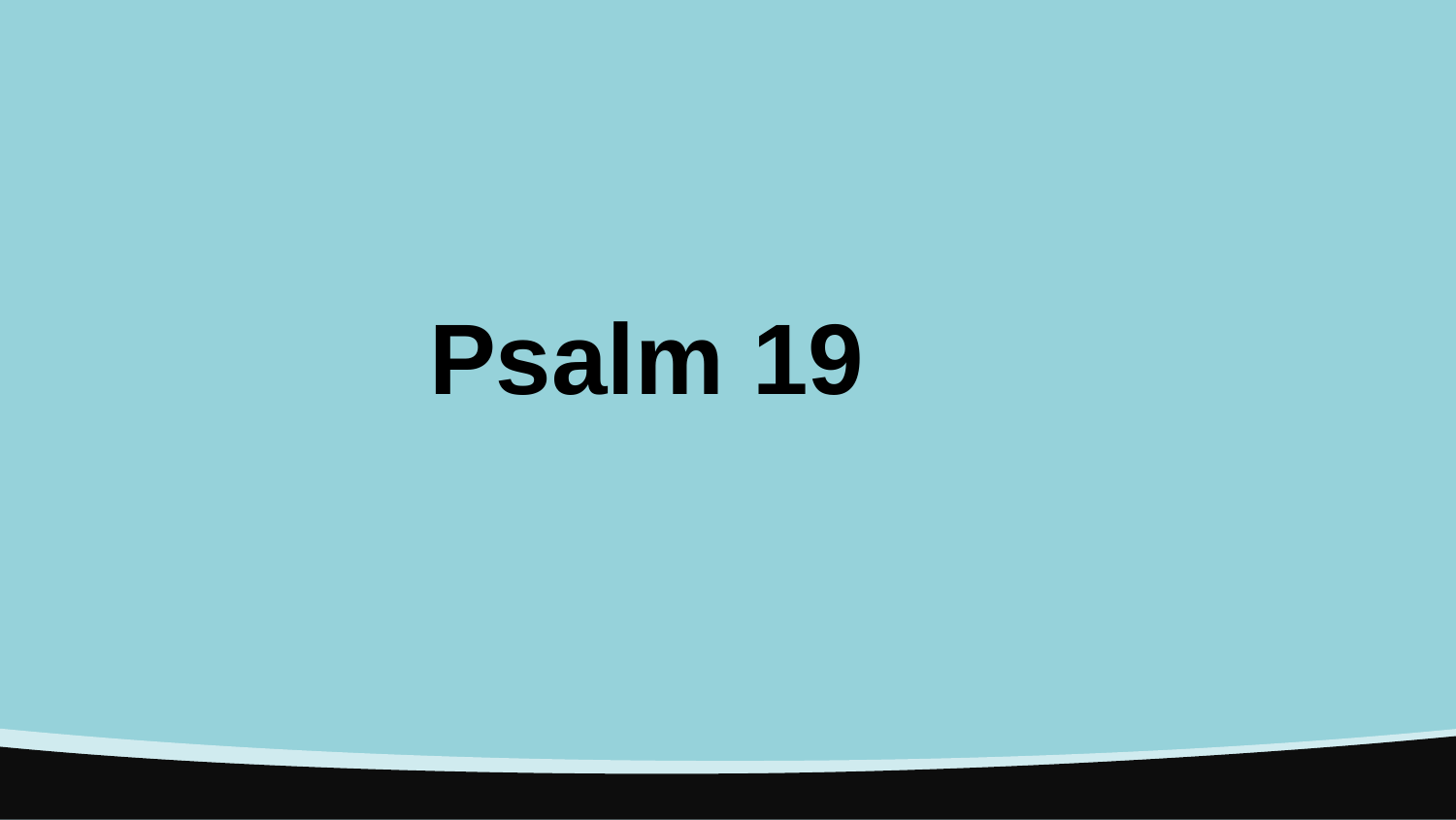# **2 Chronicles 5:11- 14 One Sound Unity**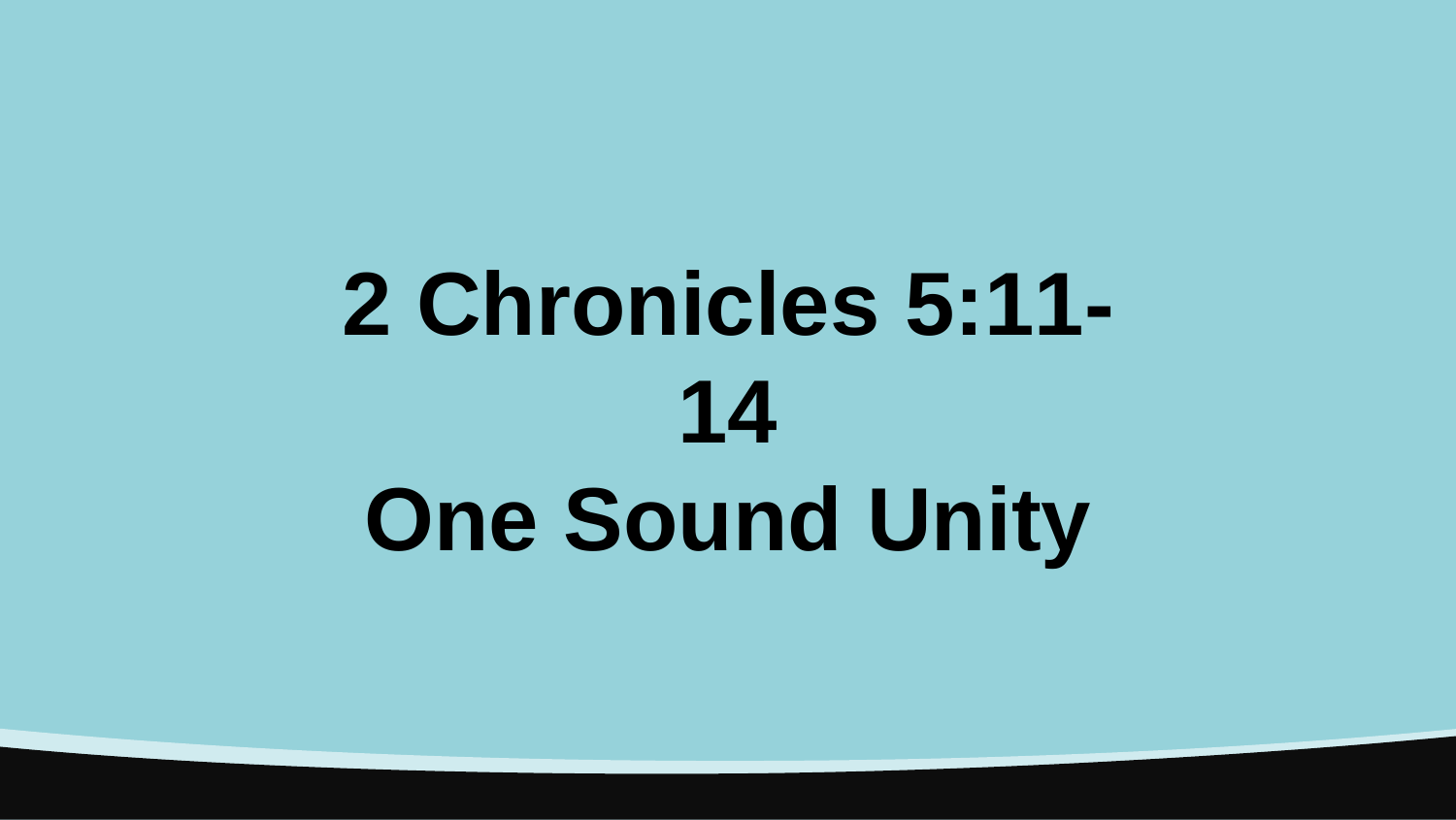**Palmoni Daniel 8:14 A Certain Holy One Numberer of Secrets**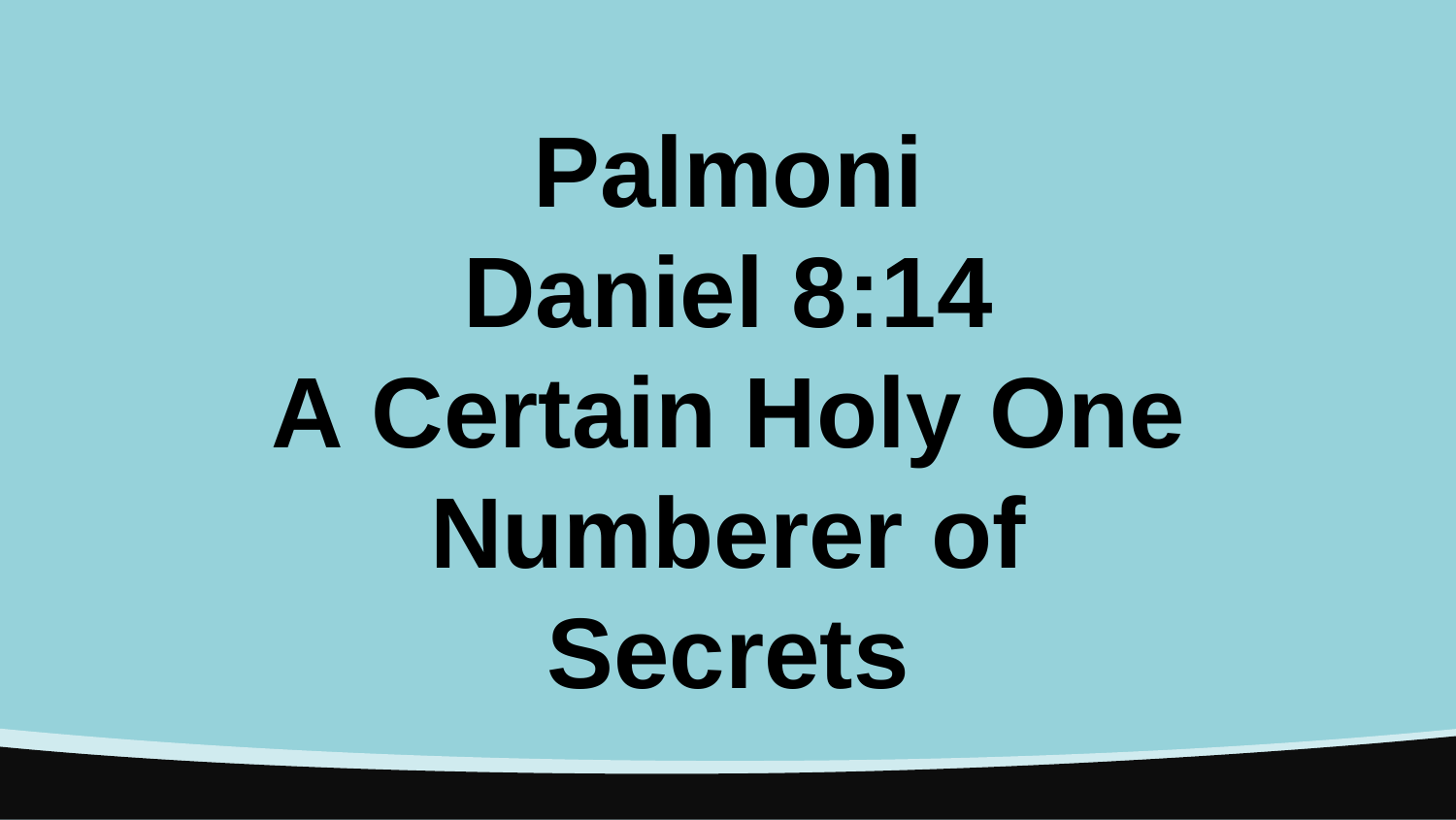#### **August 2013**

**The godly watchers are for you. They stand guard for you. They protect you but what can they do when you think judgmentally? You let out a vibration, you let out a sound, you let out a color. Your Body, your body, your skin. Every cell of your body releases negative vibrations, negative color. the sound is warped. Take seriously the words. It's your thoughts, it's your heart'. What is in your heart affects other people. You're aligned with other people whether they're believers or not. You have power, you have power. It's the power of your thought.**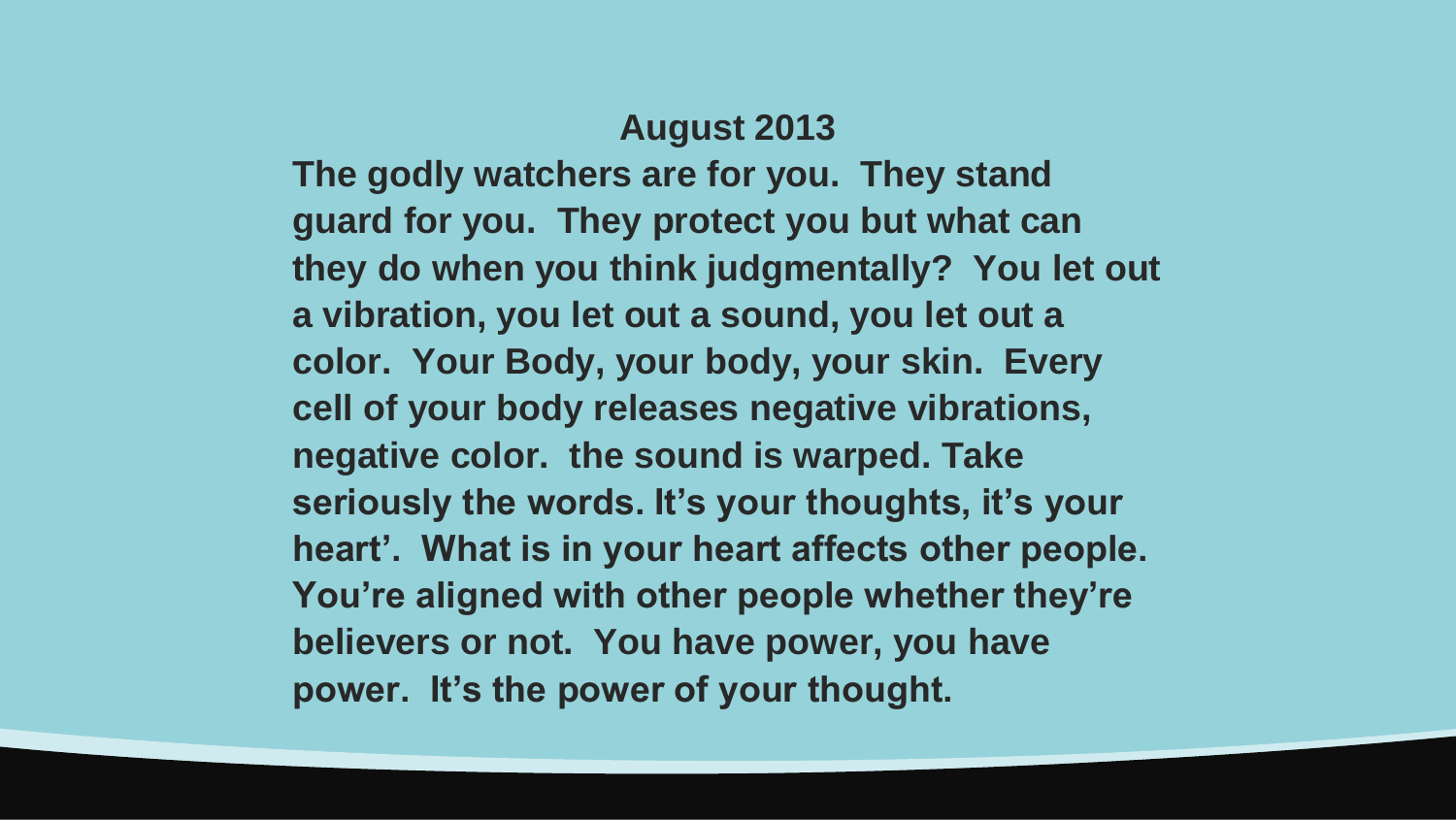**Proverbs 23:7 For as he thinks in his heart, so is he. "Eat and drink!" he says to you, But his heart is not with you.**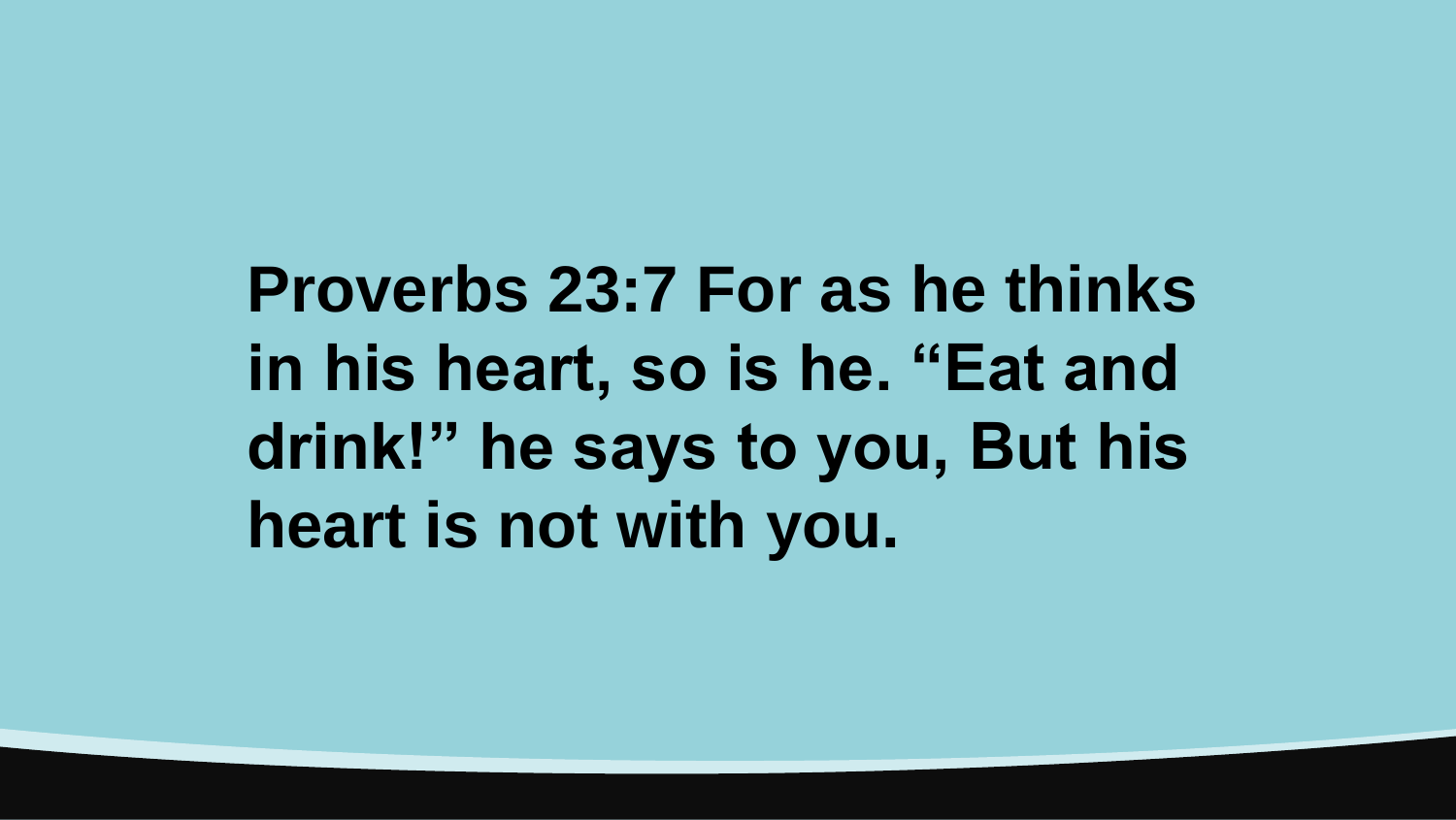# **Dream It is about your thinking Blood Pressure 197**

## **Job 19:7 Psalm 19:7**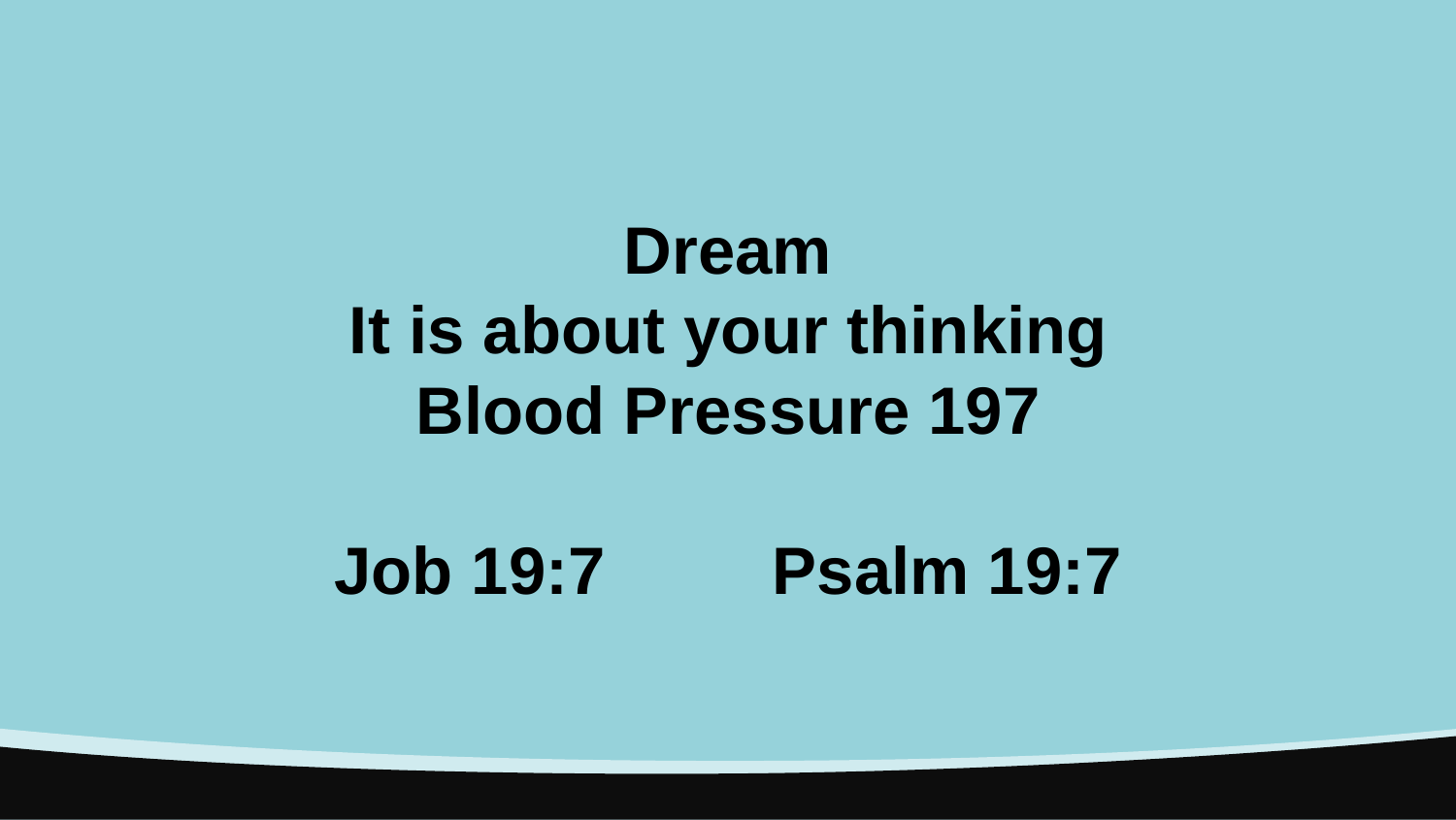### **June 2012**

**The watchers are aligned with authority that go in and out. Color is an entity where frequencies go in and out. Vibration is what it is all about. Many frequencies make up a color, they go in and out. The color is tied to the frequencies. To know who you are is the divine plan. So as a man thinks, by desire within how he perceives positions him. The greater authority is within. Learn more from the certain one, the frequencies of heaven, the frequencies of the son.**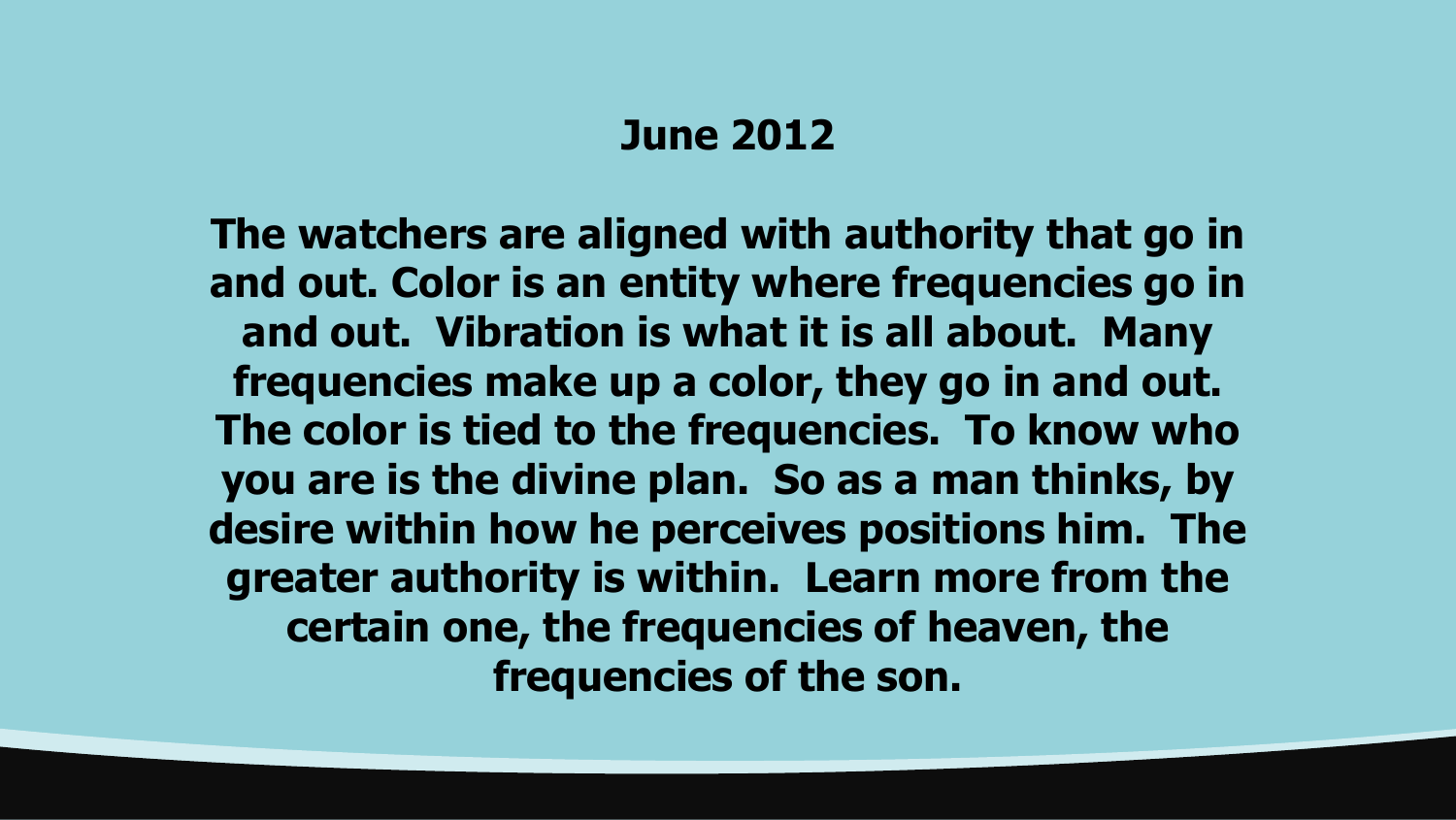### **May 2012**

**You have been waylaid in the past by the enemy who has deception as a scheme. It is designed to wear down the saints by a familiar sound, that is where the ungodly watchers had the key that kept the saints in a cycle of defeat.**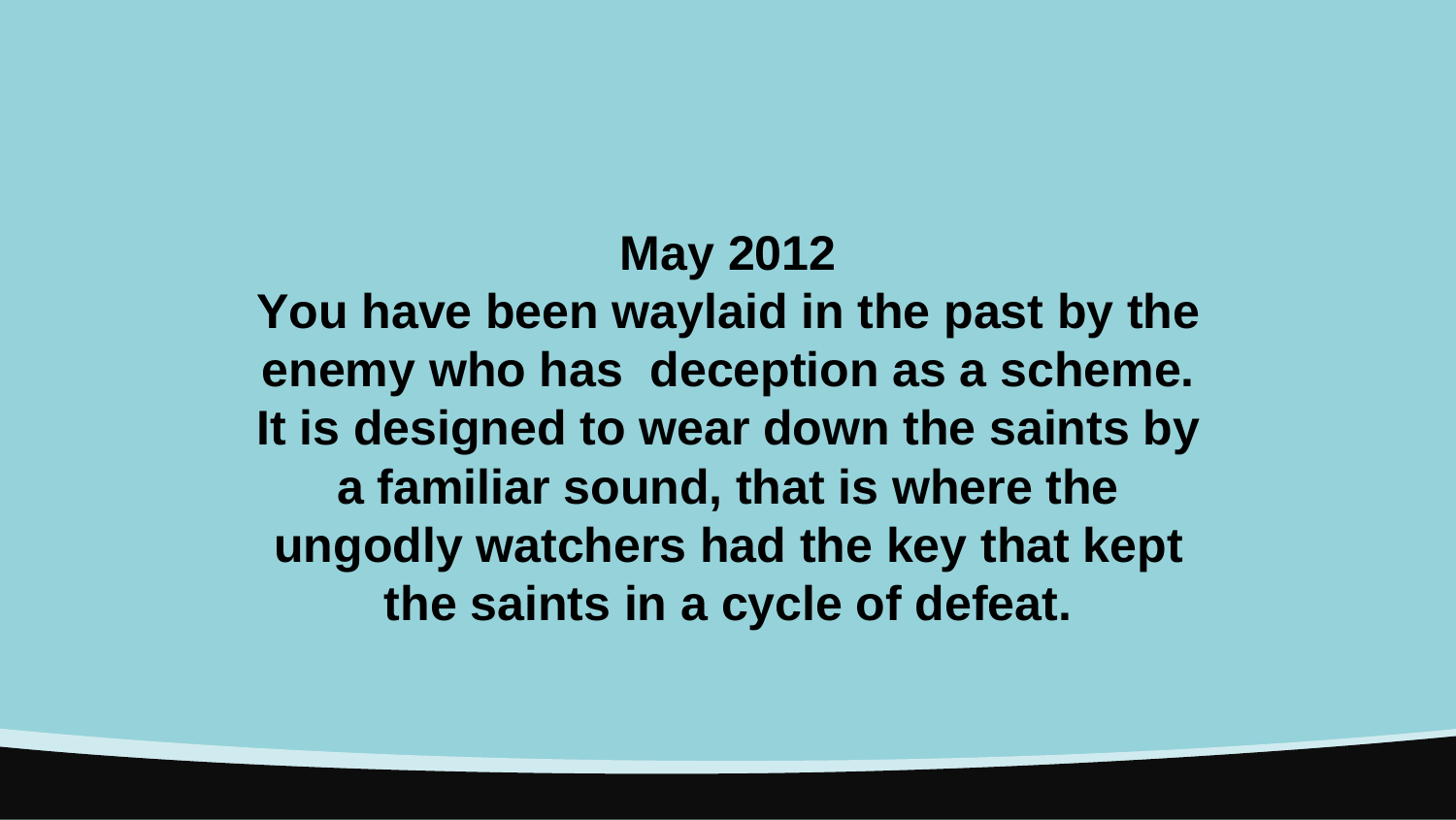### **2012**

**There is a new breed of healer rising up with a sharpened discernment with a key discerned to execute the generational of healing mentally, physical. There will be a new vibration to bring into the mind of down syndrome, MS, fibromyalgia. The brain waves will come into a new alignment of healing and wholeness. There is a wave coming. There is a wave of healers rising up,**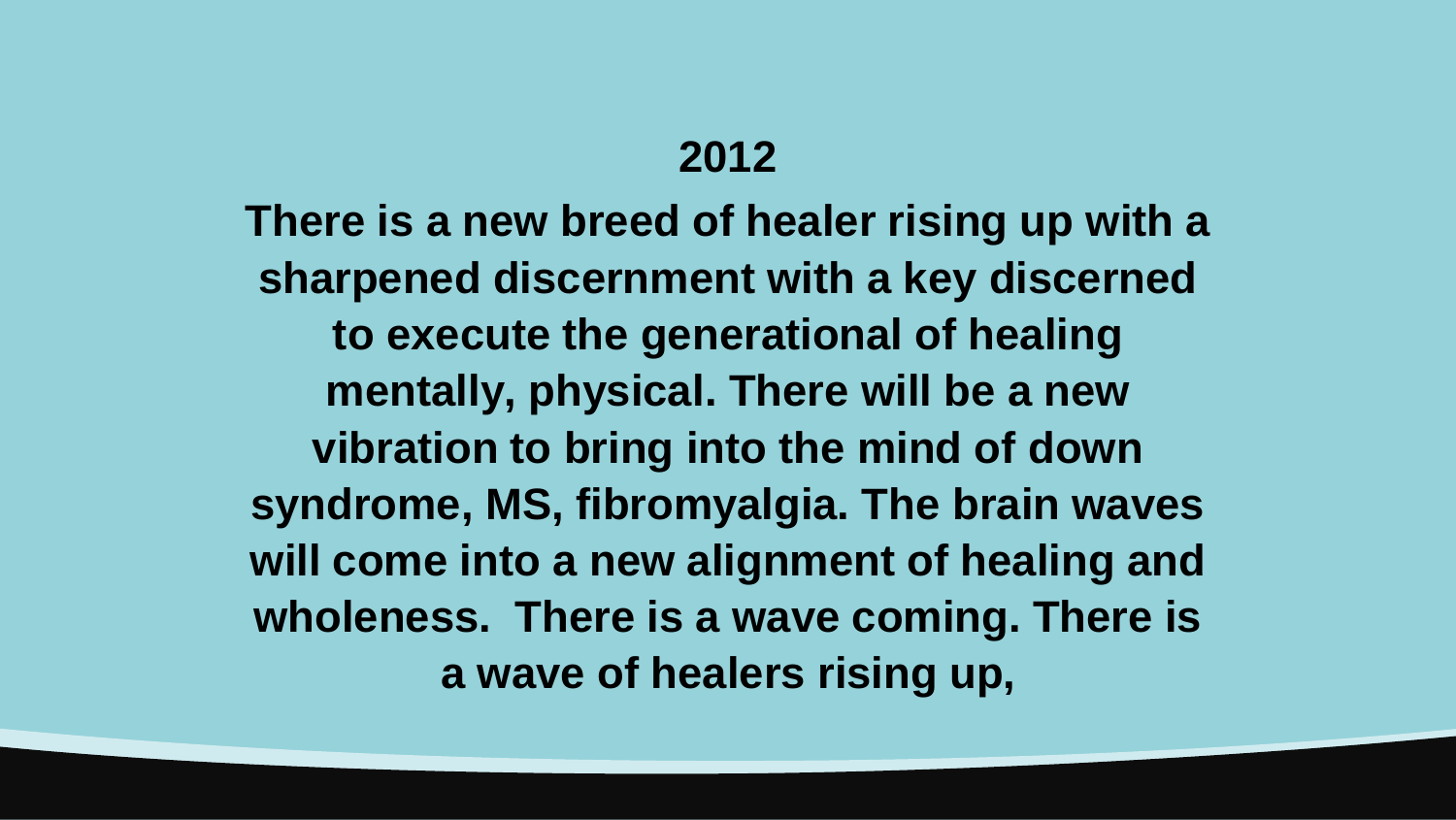### **October 17, 2009**

**See my stars that I have created. Hear their voice. Hear their sound. They radiate my light. They vibrate with me. It is one note, one cord, one vibration. One note. They sing together one note. It is the sound of My creation. They sing in unity. They sing in harmony. This is what I have called you to do. I have given you keys. Keys to healing.**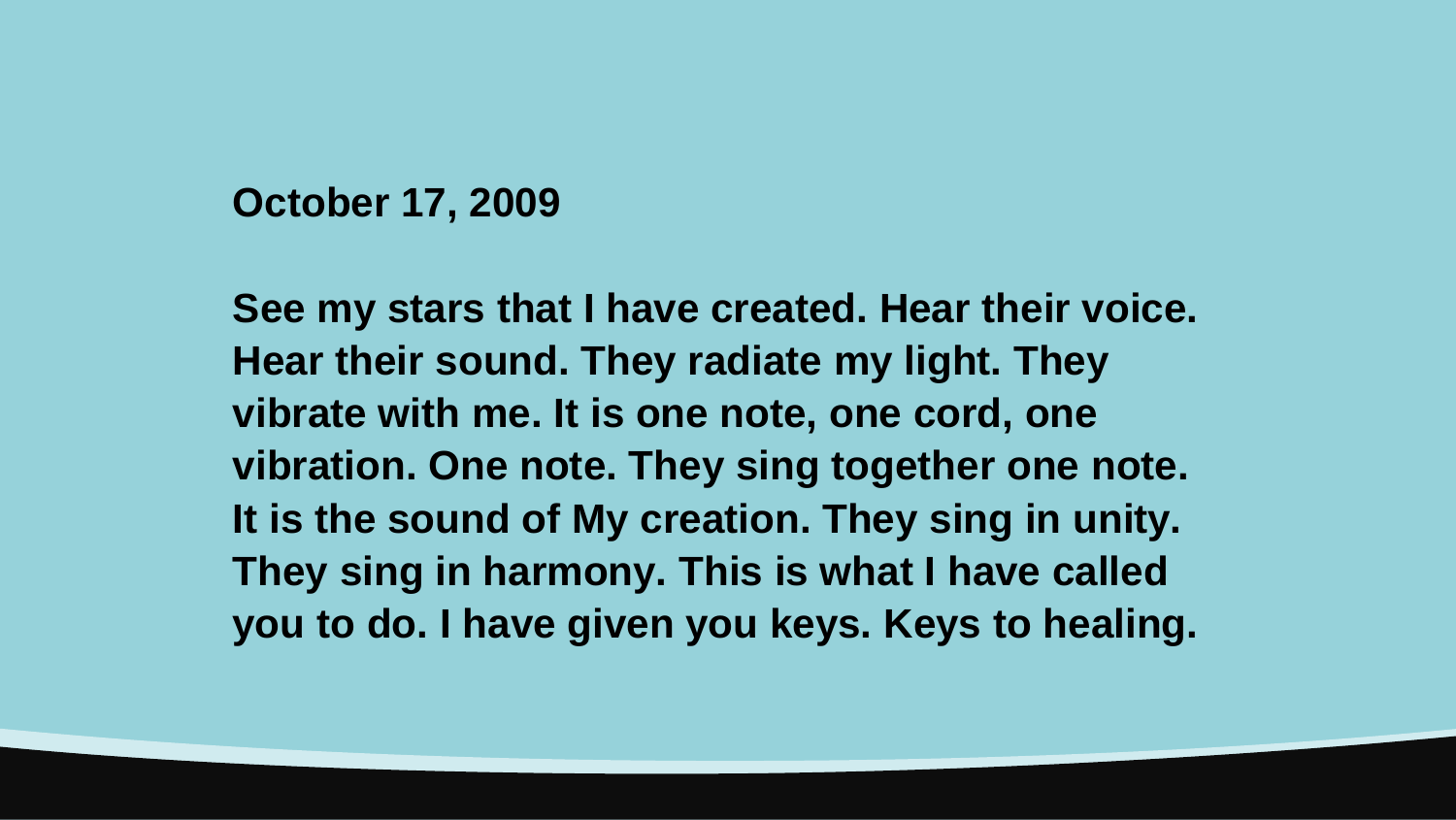### **August 2006**

**Paul get ready there is a key coming, it is a bigger key. There is going to be a bigger key, to tear down bigger systems. There are watchers. Vibrations increasing. Apostles of discernments, bells, sounds, whistles, Many keys to many hearts.**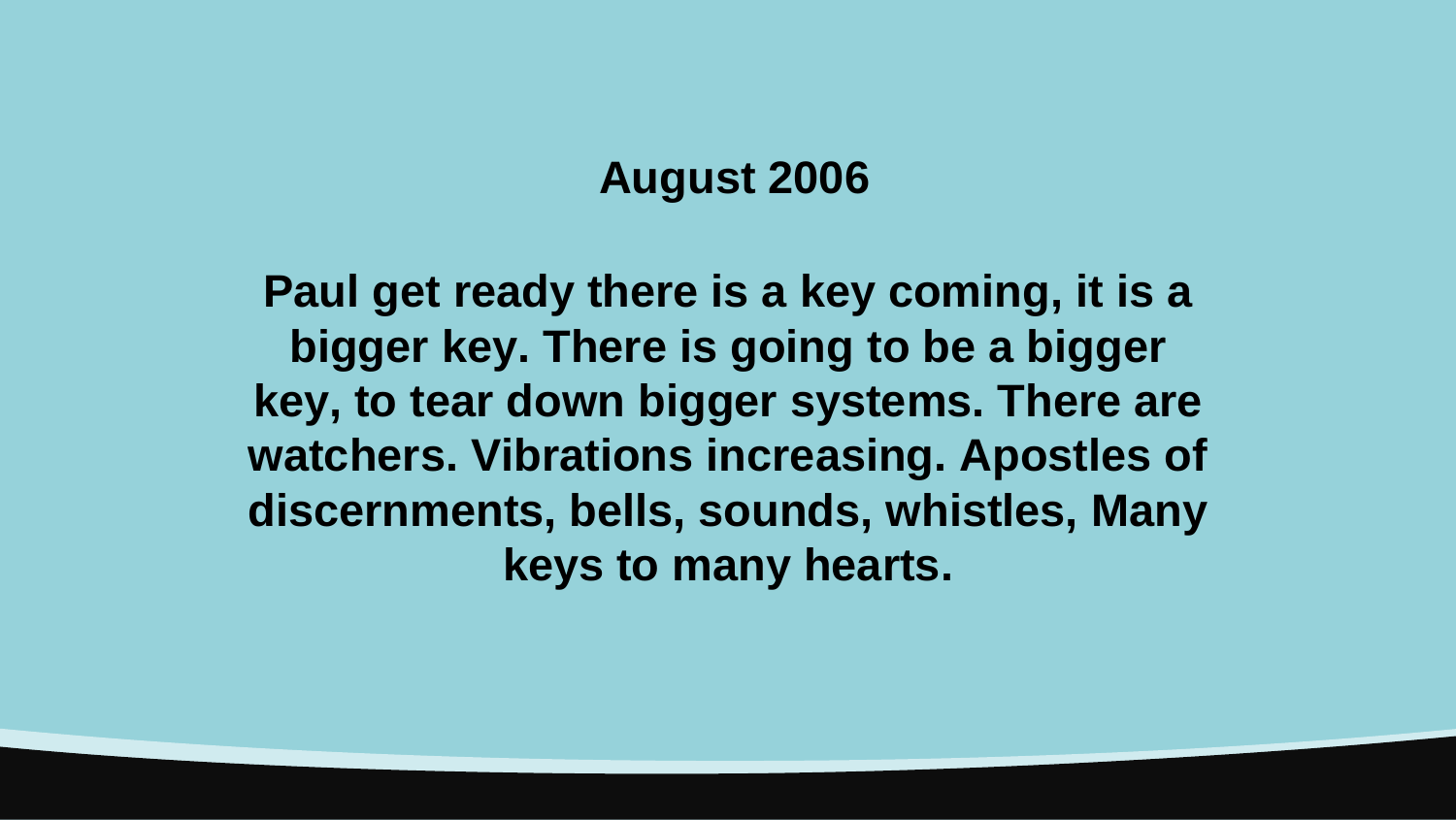**Ephesians 1:6 …to the praise of the glory of His grace, by which He made us accepted in the Beloved. (v.12,14)**